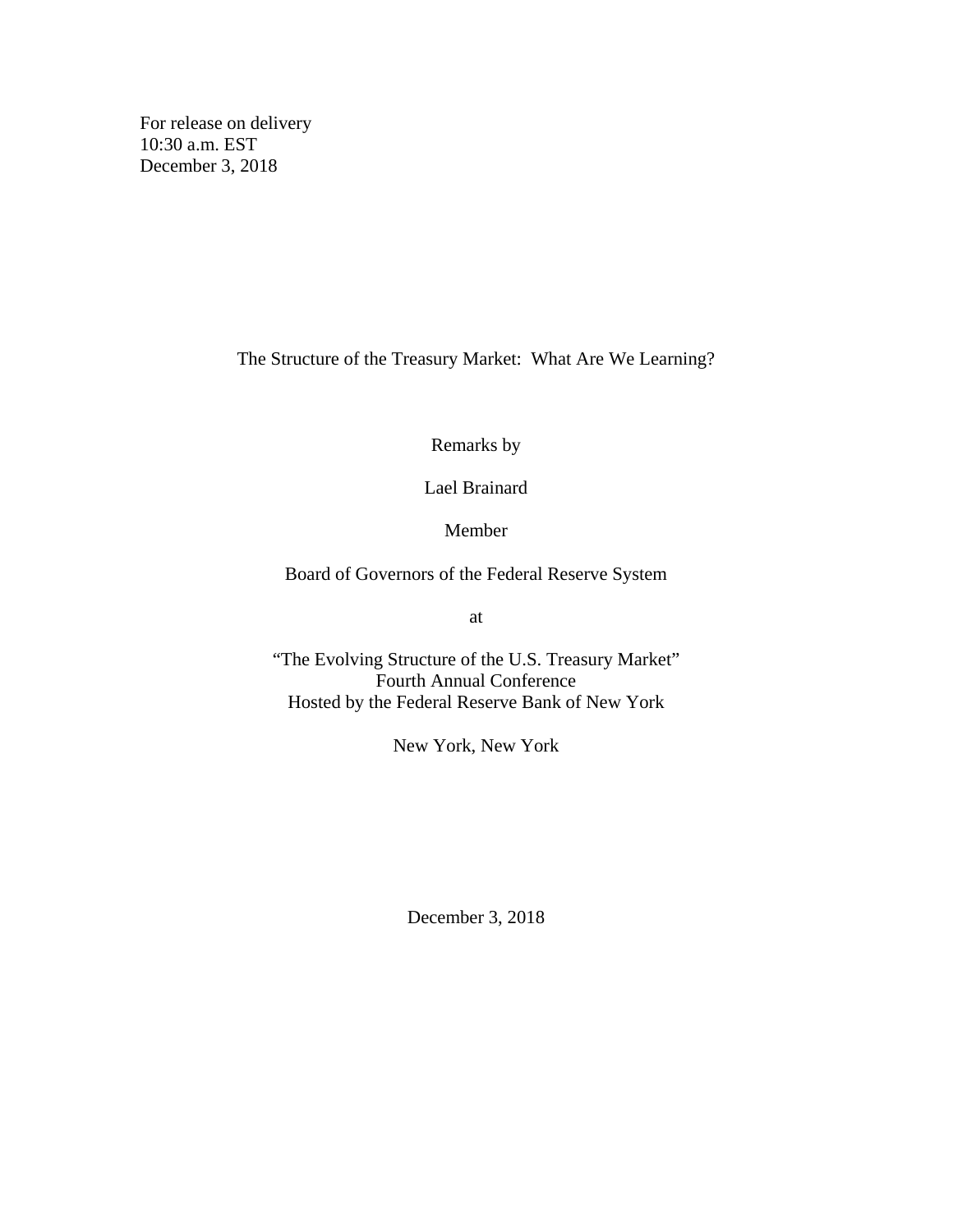I am pleased to join the fourth annual conference on the evolving structure of the U.S. Treasury market. Four years ago, the Treasury "flash rally" served as a wake-up call for regulators and market participants alike that the structure of the Treasury market had changed radically from the conventional view. Since the surprising sharp spike in Treasury prices on October 15, 2014, the public sector has devoted significant effort and resources to monitoring the ongoing changes in the Treasury market. The interagency working group's (IAWG) *Joint Staff Report* on the events of October 15, the Treasury Department's request for information on the report's recommendations, and the subsequent collection of transactions data by the Financial Industry Regulatory Authority (FINRA) through its Trade Reporting and Compliance Engine (TRACE) system have offered us a much better understanding of this market.<sup>[1](#page-1-0)</sup>

But the market is not resting, and neither can we. Even in the past year, much has changed in the Treasury market, and technology is continuing to drive rapid transformation in the competitive landscape. I would like to talk about the changes we are seeing, what we are learning from the TRACE data, and emerging developments that are important to monitor. In particular, I want to highlight an initiative that the Federal Reserve is considering to expand the public sector's access to transactions data in order to help ensure the IAWG is able to keep up with the market.

<span id="page-1-0"></span><sup>&</sup>lt;sup>1</sup> I am grateful to David Bowman, Dobrislav Dobrev, Peter Johansson, and Michael Puglia for assistance in preparing these remarks. These remarks represent my own views, which do not necessarily represent those of the Federal Reserve Board or the Federal Open Market Committee.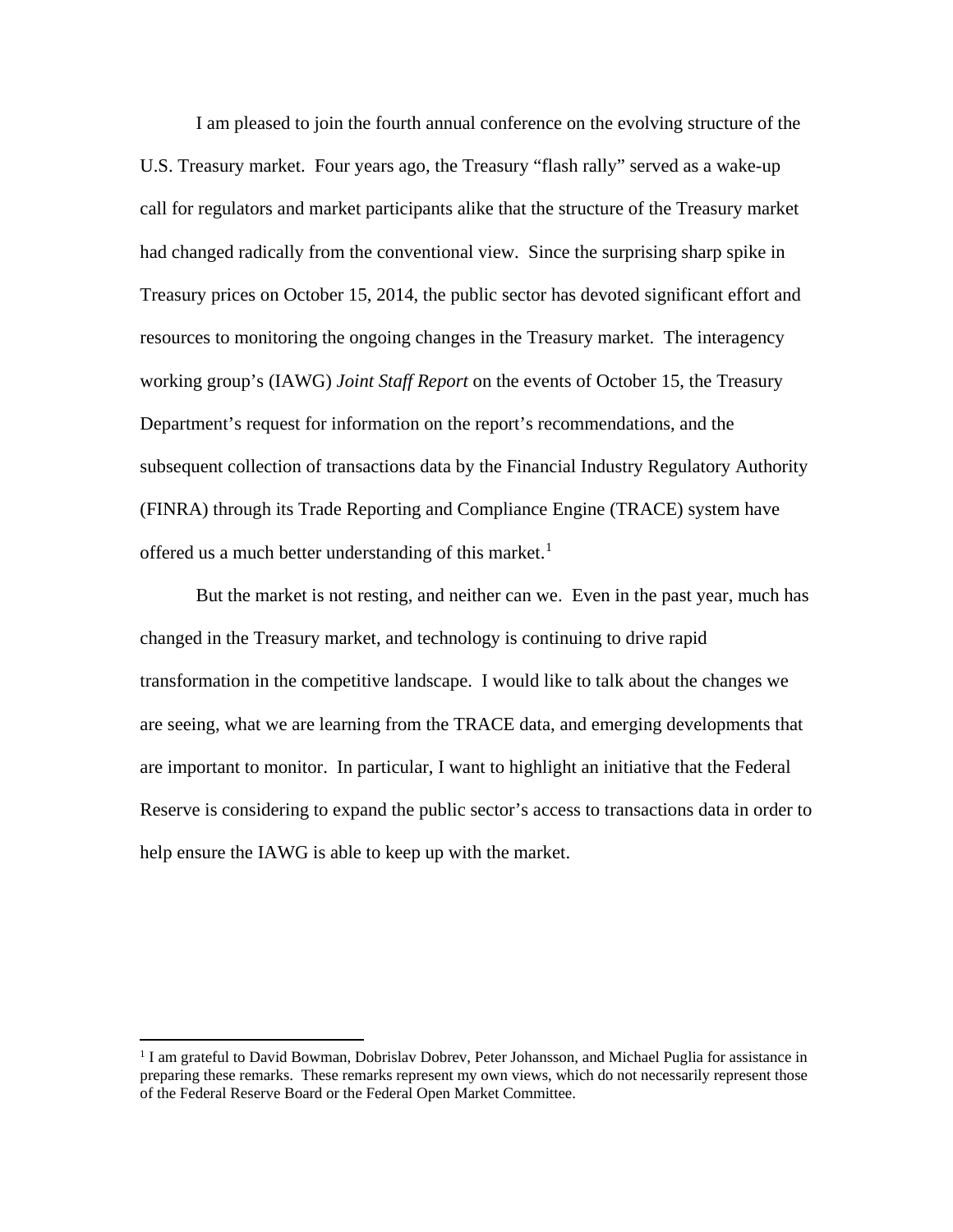#### **Still Changing**

At the first Treasury conference in 2015, market participants were still processing the results of the *Joint Staff Report.*[2](#page-2-0) It came as a surprise to many that the highfrequency trading activity conducted by "proprietary trading firms," or PTFs, accounted for a majority of trading in the interdealer platforms that are so central to the Treasury market. Indeed, the names of the largest proprietary trading firms were new even to some seasoned professionals. At that time, the discussion often drew a very bright line between traditional dealers and proprietary trading firms and, in particular, the trading activities associated with each.

The distinction between broker-dealers and proprietary trading firms remains important today with regard to *why* they are trading, but less and less with regard to *how*  they are trading. Now, as then, broker-dealers intermediate financial transactions primarily to serve their clients' needs, and, for this reason, they are required to register with FINRA. Conversely, the hallmark of proprietary trading firm activity was and still is high-frequency proprietary trading. Proprietary trading firms trade for their own account rather than that of a client, which places them outside of FINRA's jurisdiction and many other forms of oversight. This distinction remains important today.

But the distinction in *how* broker-dealers and proprietary trading firms trade was already starting to blur by the time of the first conference. For example, some of the larger dealers had already invested heavily in electronic trading systems by 2015. Since

<span id="page-2-0"></span><sup>2</sup> See U.S. Department of the Treasury, Board of Governors of the Federal Reserve System, Federal Reserve Bank of New York, U.S. Securities and Exchange Commission, and U.S. Commodity Futures Trading Commission (2015), *Joint Staff Report: The U.S. Treasury Market on October 15, 2014* (Washington: Treasury, Board of Governors, FRBNY, SEC, and CFTC, July), [https://www.treasury.gov/press-center/press-releases/Documents/Joint\\_Staff\\_Report\\_Treasury\\_10-15-](https://www.treasury.gov/press-center/press-releases/Documents/Joint_Staff_Report_Treasury_10-15-2015.pdf) [2015.pdf.](https://www.treasury.gov/press-center/press-releases/Documents/Joint_Staff_Report_Treasury_10-15-2015.pdf)

 $-2-$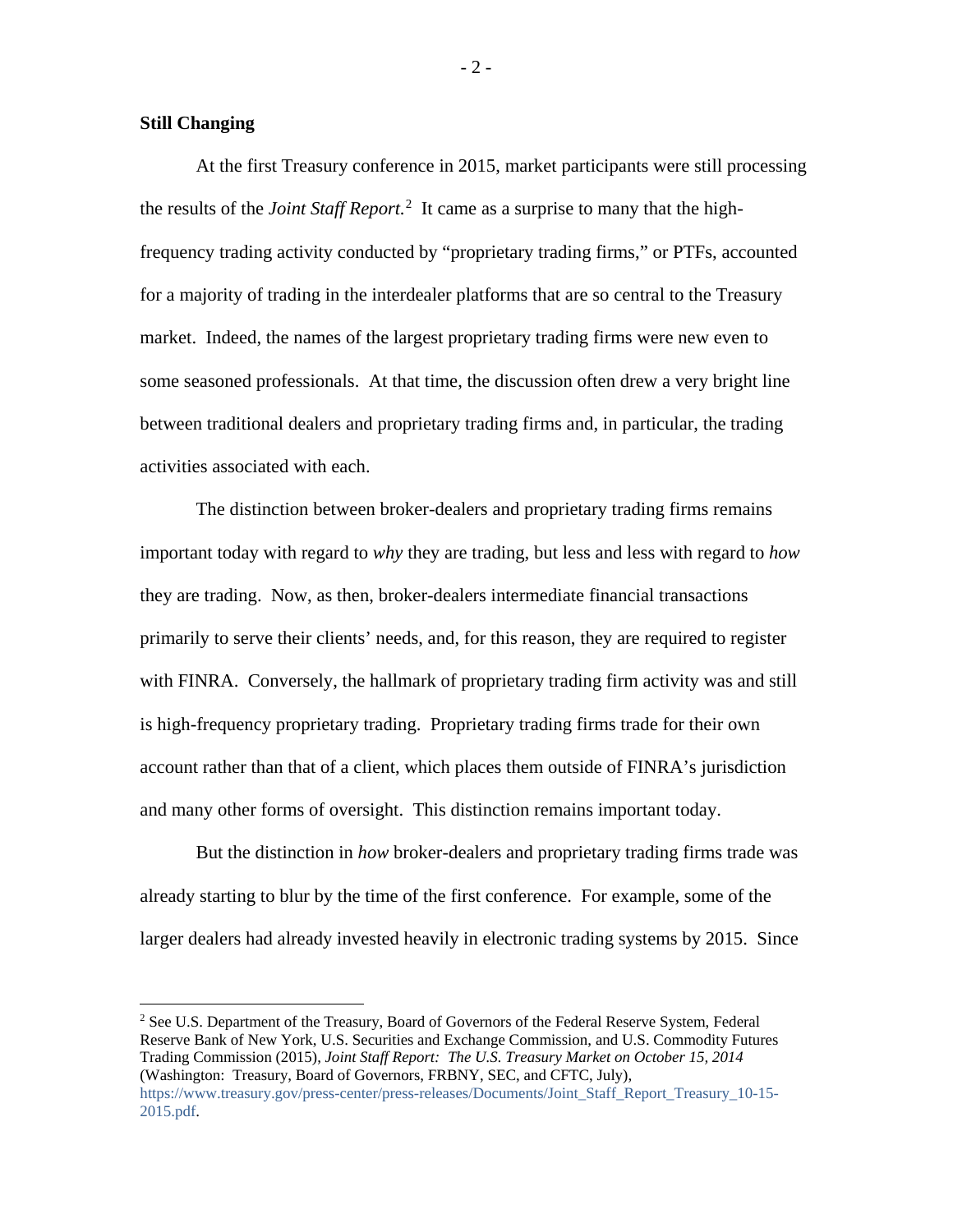that time, the distinctions have blurred considerably further. Almost all midsize and large dealers now possess autoquoting capabilities and deploy them on Treasury trading platforms. Several primary dealers have even entered direct partnerships with proprietary trading firms, effectively outsourcing some parts of their market-making operations.

The evolution of the dealer business model to incorporate advanced technology is not limited only to trading activity. A number of developers of emerging financial technologies, or fintech, have arisen in recent years to provide dealers and other market participants with back-office tools that reduce costs by automating routine processes, streamlining regulatory reporting, and more efficiently allocating capital, collateral, and margin among competing uses. On the front end, dealers are increasingly offering their customers web-based research and analytic tools, trading and execution engines, and even apps that allow clients access to internal software for pricing and structuring transactions.

The landscape for proprietary trading firms has changed considerably in recent years, too. Since 2015, we have witnessed the first initial public offering by a proprietary trading firm, as well as a few high-profile mergers and acquisitions.<sup>[3](#page-3-0)</sup> The industry is contending with declining revenue growth and diminished returns by expanding operations into new asset classes and geographies. Proprietary trading firms are also adapting in other ways. Some have begun to offer broker-dealer services themselves or appear to be contemplating such a business model change. Still others have entered joint

- 3 -

<span id="page-3-0"></span><sup>&</sup>lt;sup>3</sup> These developments include the mergers and acquisitions between Virtu and KCG and between Teza and Quantlab. See CNBC (2017), "Trading Firm Virtu Financial to Buy KCG for about \$1.4 Billion," CNBC, April 20[, https://www.cnbc.com/2017/04/20/two-high-speed-trading-firms-merge-in-1-4-billion-deal.html;](https://www.cnbc.com/2017/04/20/two-high-speed-trading-firms-merge-in-1-4-billion-deal.html) and Gregory Meyer (2017), "Teza Sells High-Speed Trading as Lucrative Business Sours," *Financial Times,* March 21.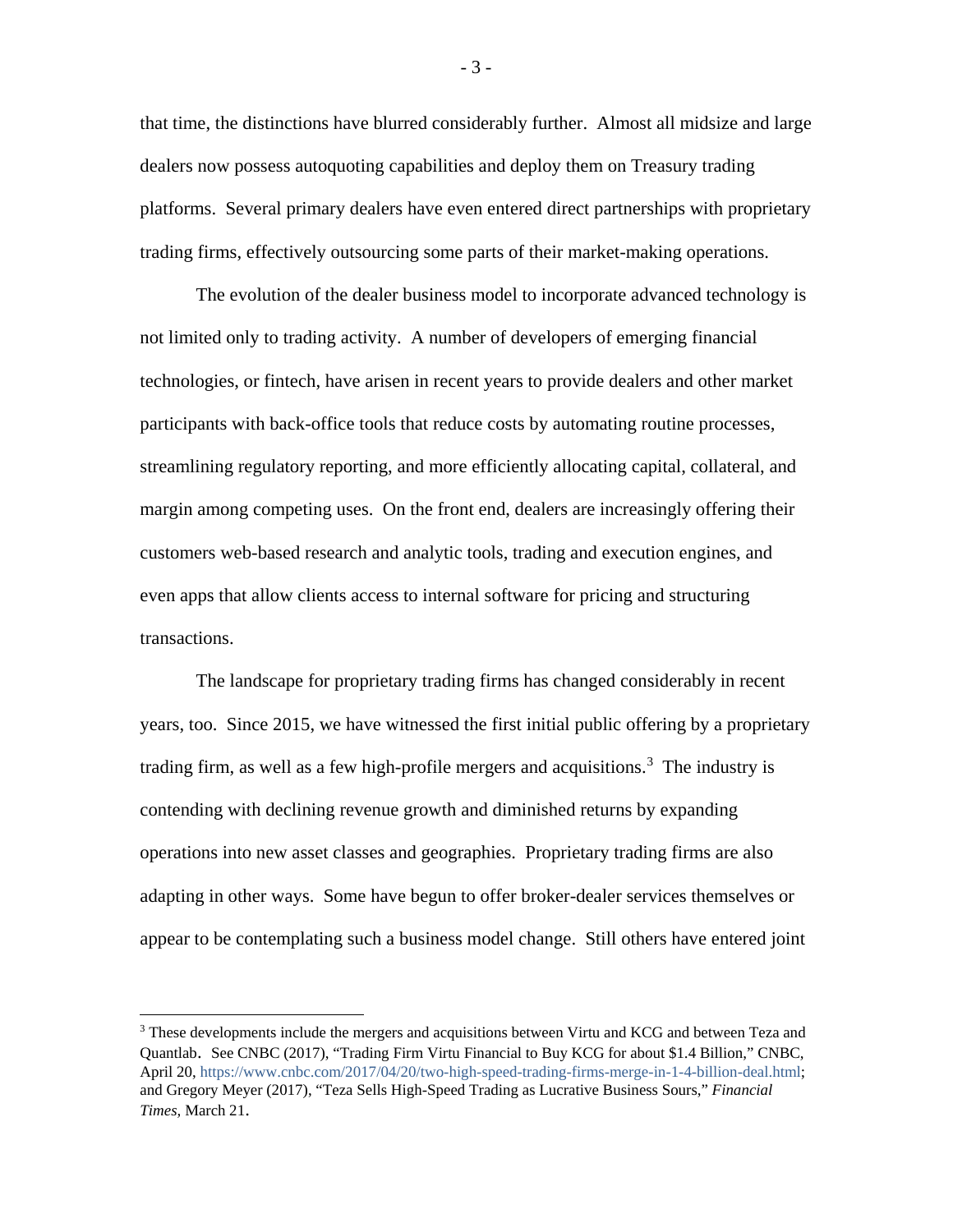ventures with one another to finance new investment in faster microwave communications and defray the high costs of that infrastructure.<sup>[4](#page-4-0)</sup> Third-party providers are also offering high-speed links to firms that wish to engage in high-frequency trading without investing directly in microwave tower infrastructure.

We have seen important recent changes among infrastructure providers as well. CME Group's acquisition of NEX and the BrokerTec platform has recently been finalized, with direct implications for the structure of the Treasury market.<sup>[5](#page-4-1)</sup> We have also witnessed the conclusion of J.P. Morgan's exit from broker-dealer settlement services in the triparty Treasury repo market and the transition to BNY Mellon Government Securities Services Corp. as a subsidiary offering Treasury market settlement services. Beyond these changes, some new trading platforms are experimenting with the very structure of the market.<sup>[6](#page-4-2)</sup> These platforms are promoting new trading models such as all-to-all trading, in which many buy-side and sell-side participants transact directly, and direct streaming, in which live continuous, executable prices are delivered electronically under bilaterally or multilaterally negotiated terms. These services can potentially bridge all of the venues of the Treasury market, connecting not just dealers and proprietary trading firms, but also those entities with buy-side clients.

And, finally, the macroeconomic landscape has undergone some significant changes that have important implications for the Treasury market. At the time of the flash rally in October 2014, the Federal Reserve was still actively purchasing Treasury

<span id="page-4-0"></span> <sup>4</sup> One example is the Go West Consortium. See Gregory Meyer, Nicole Bullock, and Joe Rennison (2018), "How High-Frequency Trading Hit a Speed Bump," *Financial Times,* January 1.

<span id="page-4-1"></span><sup>&</sup>lt;sup>5</sup> See CMG Group (2018), "CME Group Completes Acquisition of NEX, Creating a Leading Global Markets Company across Futures, Cash and OTC," press release, November 2, [https://www.cmegroup.com/media-room/press-](https://www.cmegroup.com/media-room/press-releases/2018/11/02/cme_group_completesacquisitionofnexcreatingaleadingglobalmarkets.html)

[releases/2018/11/02/cme\\_group\\_completesacquisitionofnexcreatingaleadingglobalmarkets.html.](https://www.cmegroup.com/media-room/press-releases/2018/11/02/cme_group_completesacquisitionofnexcreatingaleadingglobalmarkets.html)

<span id="page-4-2"></span><sup>&</sup>lt;sup>6</sup> LiquidityEdge and OpenDoor, LLC, are two examples of trading platforms offering new models.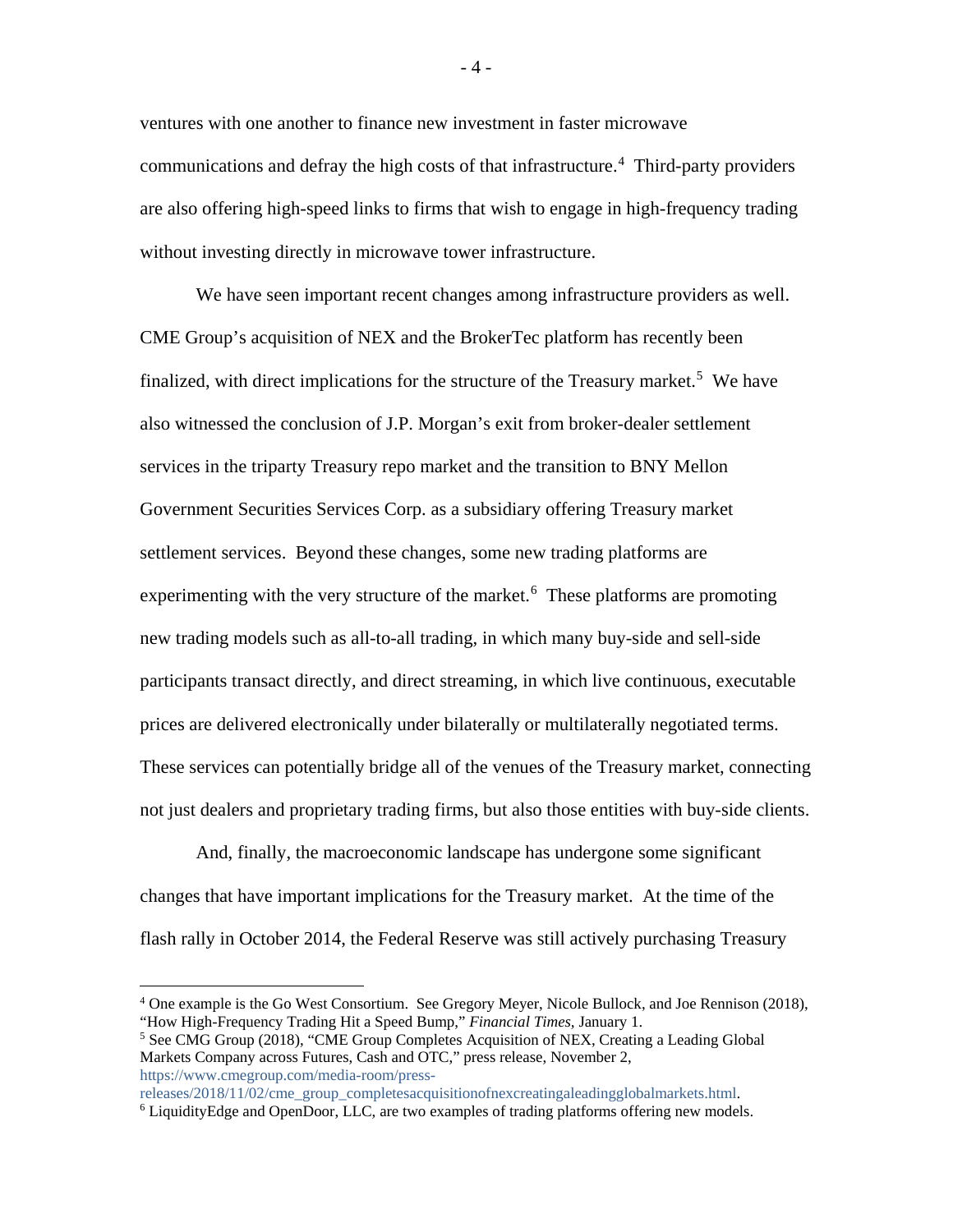securities, and the federal funds rate was still at the effective lower bound. With the economy now at or beyond full employment and inflation around target, the Federal Open Market Committee has since gradually increased its target for the federal funds rate to between 2 and 2-1/4 percent, and normalization of the balance sheet is well under way. Since October 2017, the portfolio of the System Open Market Account has decreased in size from \$4.2 trillion to about \$3.9 trillion.

#### **What Have We Learned So Far?**

Against this changed backdrop and with more than a year's worth of information from the TRACE data available, it is a good time to ask what we have learned since the initial market event and what questions remain. First, the initiation of policy normalization and the ongoing reduction of the Federal Reserve's balance sheet do not appear to have sparked a deterioration in Treasury market liquidity. Standard metrics such as bid-ask spreads have not materially changed for benchmark securities since 2014. Market functioning has also been orderly during a number of recent events that were characterized by high trading volume and elevated price volatility, such as in early February of this year.

Second, some segments of the market seem much more active than observers may have feared before the collection of TRACE data. In particular, according to the TRACE data as shown in figure 1, off-the-run trading accounts for 27 percent of overall trading volume, while deep off-the-run notes and bonds--seasoned securities older than the first or second off-the-run--account for 14 percent of all coupon activity.<sup>[7](#page-5-0)</sup> Likewise, the data

<span id="page-5-0"></span> <sup>7</sup> See Doug Brain, Michiel De Pooter, Dobrislav Dobrev, Michael Fleming, Peter Johansson, Frank Keane, Michael Puglia, Tony Rodrigues, and Or Shachar (2018). "Breaking Down TRACE Volumes Further," FEDS Notes. Washington: Board of Governors of the Federal Reserve System, November 29, 2018, [https://doi.org/10.17016/2380-7172.2299.](https://doi.org/10.17016/2380-7172.2299)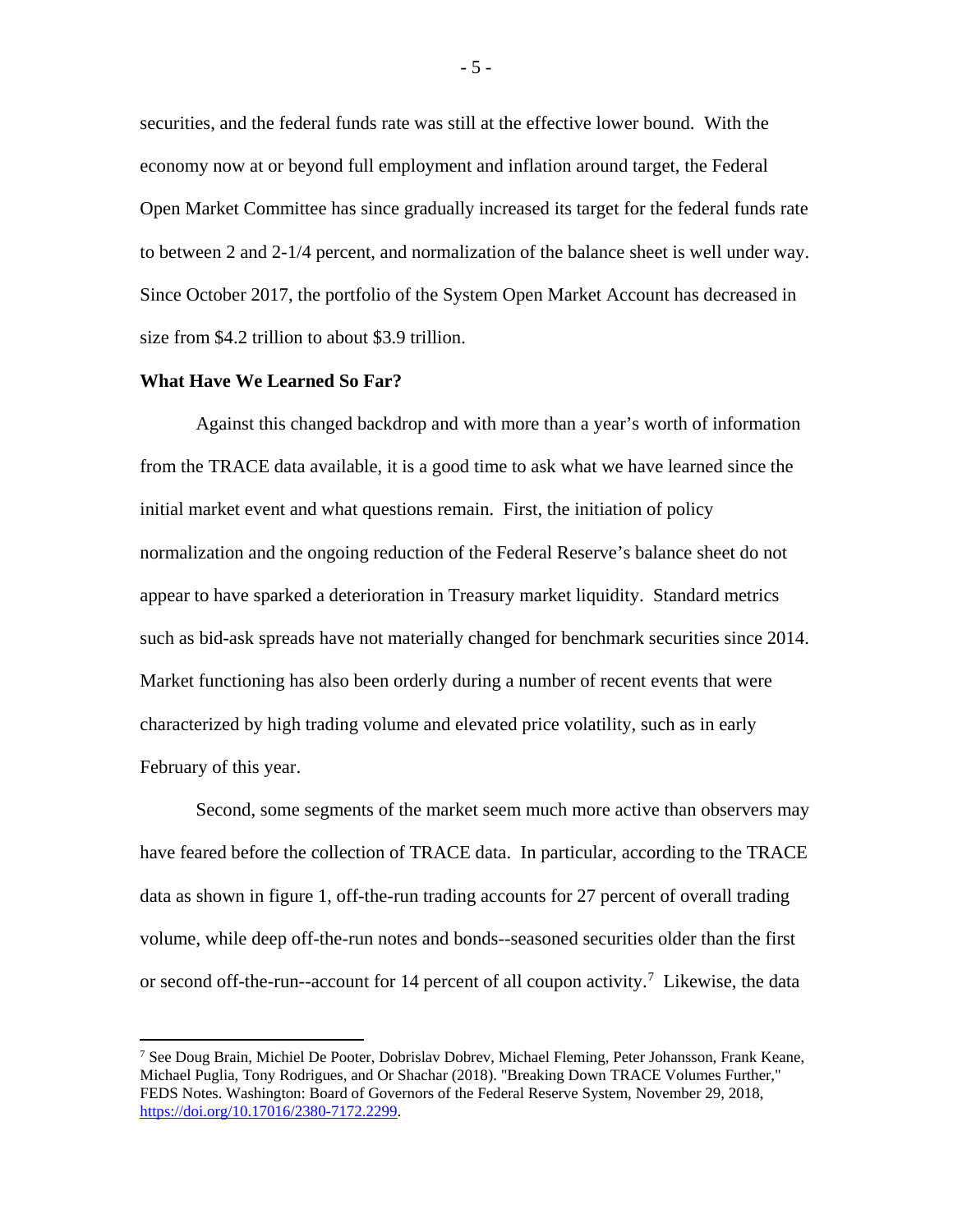show that Treasury Inflation-Protected Securities (TIPS) trade in significant volumes as well.

Due to the TRACE data, we are now able to measure with reasonable precision the transaction volumes in these securities. Off-the-run and TIPS activity is largely concentrated in the dealer-to-client (DTC) and voice venues of the market, segments into which the public sector had only limited insight before the TRACE data. While substantial analysis with respect to pricing and liquidity remains to be done in these market segments, the early results allow us to conclude that these securities do trade in meaningful amounts.

Third, although there was speculation that proprietary trading firms had already eclipsed bank dealers in benchmark Treasury trading or would come to threaten the dealer business model more broadly, neither has occurred.<sup>[8](#page-6-0)</sup> Based on the TRACE data, as shown in figure 2, we can now state with a reasonable amount of confidence that dealers generally--and primary dealers particularly--still intermediate the majority of activity in all Treasury securities.<sup>[9](#page-6-1)</sup> In the market for Treasury bills in particular, primary dealers play an important role in allocating issuance to investors. This can be seen where most activity in bills occurs, as shown in figure 3, which depicts the share of trading volume of bills in the DTC, interdealer broker (IDB), and interdealer segments of the

- 6 -

<span id="page-6-0"></span> <sup>8</sup> See Federal Reserve Bank of New York (2015), "Conference Summary: The Evolving Structure of the U.S. Treasury Market (October 20-21, 2015),"

[https://www.newyorkfed.org/medialibrary/media/newsevents/events/markets/2015/Conference-](https://www.newyorkfed.org/medialibrary/media/newsevents/events/markets/2015/Conference-Summary.pdf)[Summary.pdf.](https://www.newyorkfed.org/medialibrary/media/newsevents/events/markets/2015/Conference-Summary.pdf)

<span id="page-6-1"></span><sup>9</sup> TRACE data do not currently identify PTF firms. We estimate the activity by assuming PTFs account for 92 percent of nondealer trading volume on the electronic and automated interdealer brokers, which is the share of nondealer activity accounted for by PTFs on electronic IDBs reported in the *Joint Staff Report* from 2014. The Securities and Exchange Commission recently approved a rule change proposed by FINRA to require some reporters in TRACE to identify non-FINRA member activity. Once in effect, this change will enhance regulators' ability to identify trades with PTFs on IDBs and to more accurately identify the share of overall trading activity attributable to PTFs.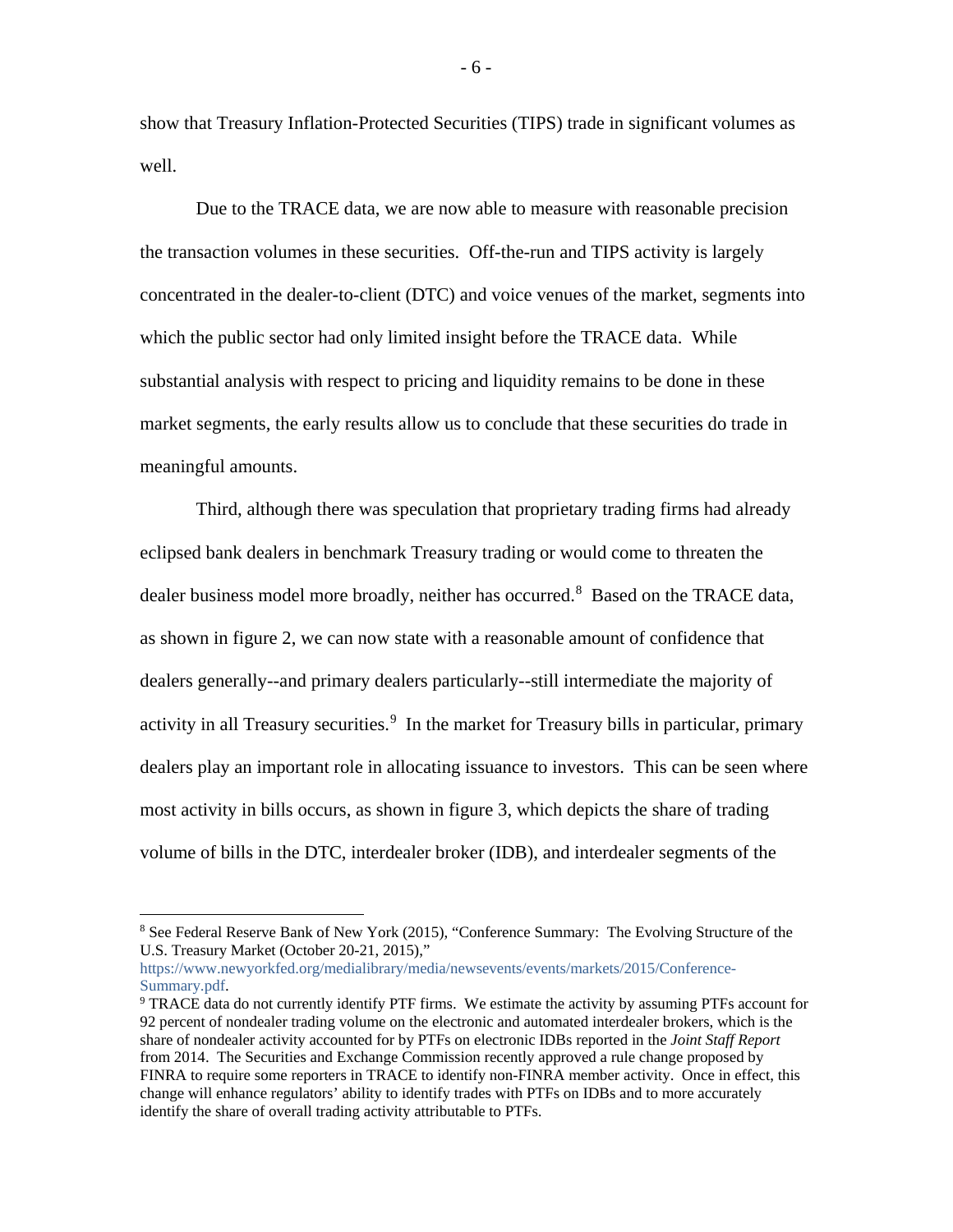market. Federal Reserve staff analysis of the TRACE data reveals that nearly threefourths of total trading volume of bills is in the DTC market, where dealers are, of course, the main intermediary. From this and other analysis, there is substantial evidence that the dealer business model plays a central role in this market and will continue to do so into the future.<sup>[10](#page-7-0)</sup>

That said, proprietary trading firms do occupy an important space in the Treasury market alongside dealers, and it is clear that they, too, are here to stay. When it comes to areas where speed is paramount--for instance, in trading across and between asset classes and trading venues--proprietary trading firms are deploying technology and infrastructure in ways that are having lasting effects. This is evident in the Treasury market in the intervals following economic data releases. Again turning to the TRACE data, we see in figure 4 a depiction of average trading volumes of all Treasury securities across fiveminute intervals on days in which the Employment Situation report, gross domestic product data, or consumer price index data are announced. The TRACE volume data indicate that the immediate surge in trading activity following these announcements occurs mainly in the electronic IDB venue, where proprietary trading firms dominate.

In short, the TRACE data are enabling us to put some old puzzles to rest. Our analysis makes clear that the Treasury market has adapted well to the post-crisis regulatory regime, the normalization of monetary policy, and technological changes in trading processes, and that both broker-dealers and proprietary trading firms play important, often complementary, roles in the market structure that has emerged.

- 7 -

<span id="page-7-0"></span> <sup>10</sup> See Board of Governors of the Federal Reserve System (2018), *Supervision and Regulation Report* (Washington: Board of Governors, November), [https://www.federalreserve.gov/publications/2018](https://www.federalreserve.gov/publications/2018-november-supervision-and-regulation-report-preface.htm) [november-supervision-and-regulation-report-preface.htm.](https://www.federalreserve.gov/publications/2018-november-supervision-and-regulation-report-preface.htm)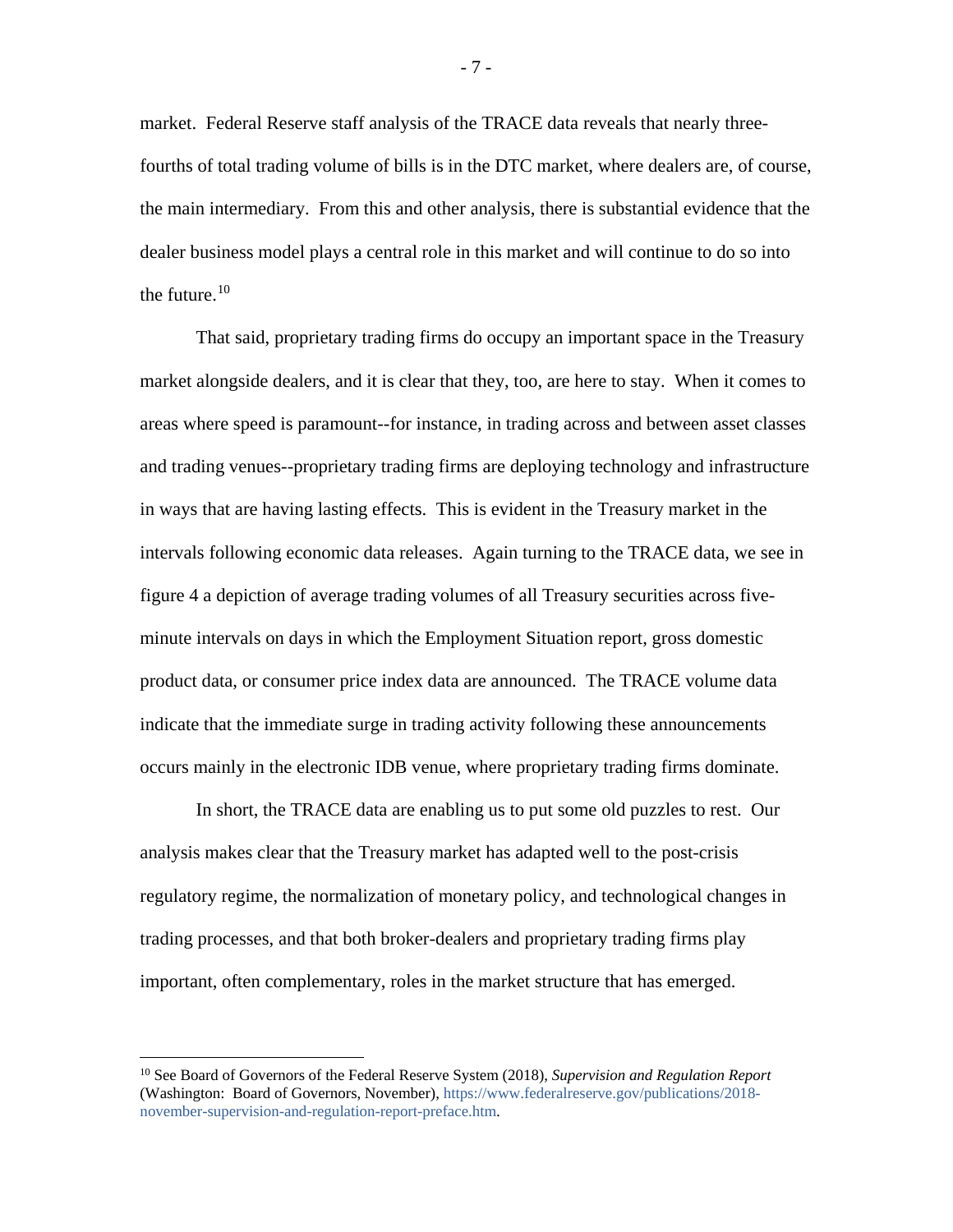#### **Looking Ahead**

Of course, the structure of the Treasury market will continue to evolve, along with changes in technology and the broader financial environment. Looking forward, we will need to ask more of the data as we seek to understand what is next for the structure of the Treasury market. As I mentioned earlier, experimentation with new protocols is occurring now. Although all-to-all trading in the Treasury market was contemplated at the first conference, direct streaming largely was not, which might prompt us to ask what else is on the horizon.

In addition to direct streaming, another development that bears watching is the batch auction platforms that have arisen in the voice IDB market, something that has not received as much attention from market participants. Started after the financial crisis, batch auctions are now conducted by a number of IDB firms at regular intervals throughout the trading day. Like any closed auction, the IDB collects anonymous bids and offers for a specific security in specific amounts during a relatively short window of time, generally on the order of a few minutes. After the batch auction closes, the orders are matched, and participants are notified of their awards.<sup>[11](#page-8-0)</sup> Figure 5, based on TRACE data, depicts average trading volumes of TIPS securities in the IDB venue of the market across five-minute intervals. As you can see, the level of activity rises significantly at intervals, which correspond to the timing of the auctions. While it is not a large part of the overall market, this activity appears to be an important innovation for segments often deemed to be less liquid--in particular, for off-the-run and TIPS trading on voice IDBs.

- 8 -

<span id="page-8-0"></span> $11$  Note that these auctions differ from proposed high-frequency batch auctions in that they are held at much less frequent intervals, typically separated by hours and, in some cases, occurring only once a day or a week.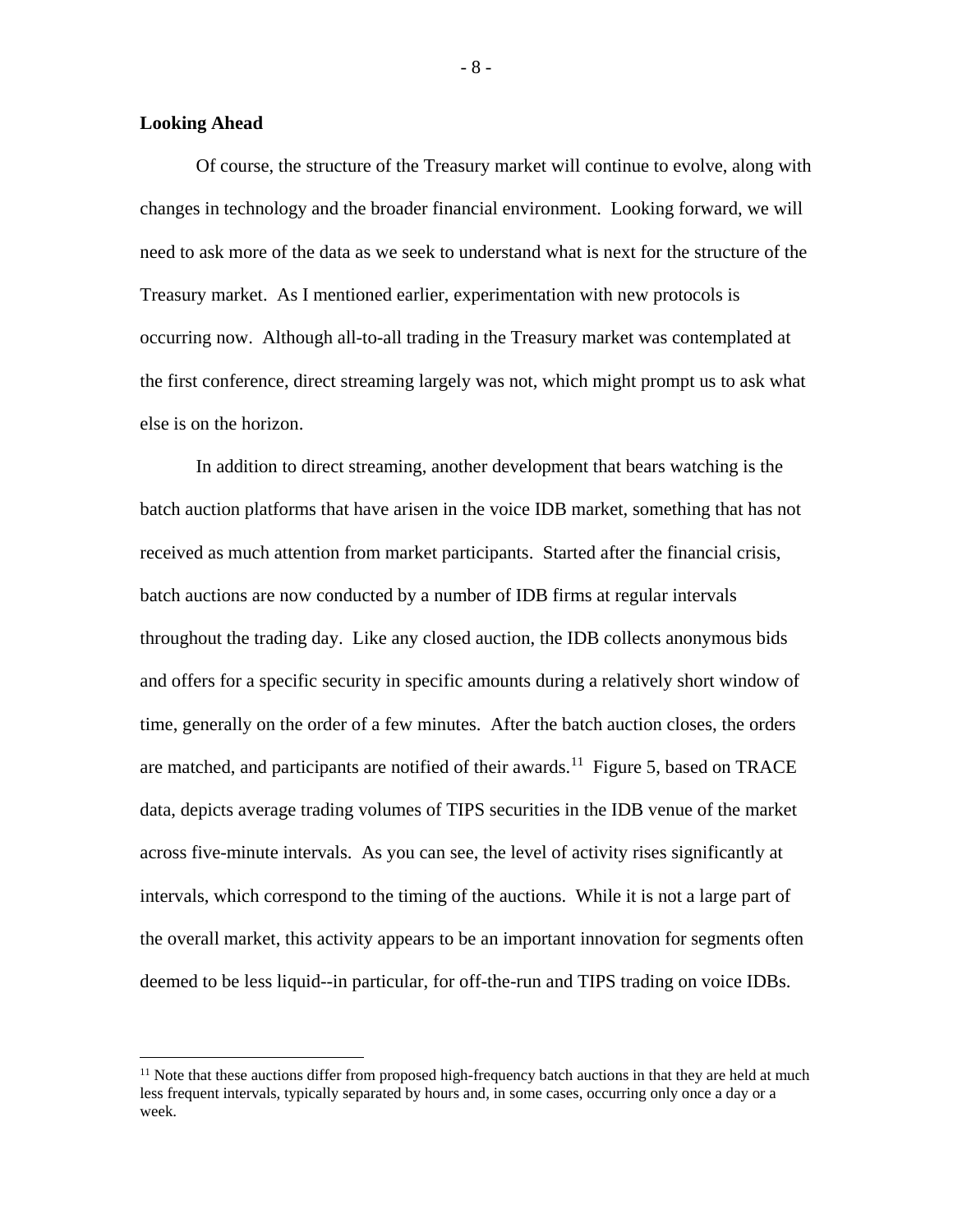Before the collection of the TRACE data, there was limited insight into this area of the market, which made it difficult to assess the significance of such innovations.

No doubt there are other innovations that have yet to be assessed. Recently, the debate over liquidity has turned toward the participation of proprietary trading firms in the off-the-run segment of the market, an area outside of their traditional domain. All-toall and direct-streaming platforms are also attempting to establish a foothold in the offthe-run segment by offering new services. I look forward to further analysis as the structure of the market continues to evolve.

#### **Keeping Up**

As the Treasury market has evolved, the public sector has had to evolve as well in order to keep up. Many of the recommendations in the *Joint Staff Report* have now been implemented. Our colleagues at Treasury, the Securities and Exchange Commission, and FINRA deserve credit for the work to begin collecting Treasury transaction data on FINRA's TRACE system. My hope is that you will take away from my remarks, along with those of my colleagues from other agencies, a comprehensive picture of how all of the IAWG agencies are using the data to work through the many issues that intersect with our various policy missions and mandates.

As the market continues to innovate and the broader financial environment continues to shift, we will maintain our focus on the resilience of the Treasury market specifically and the financial system more broadly.<sup>[12](#page-9-0)</sup> In this regard, the staff at the Federal Reserve continues to work on important issues raised by the events of October

- 9 -

<span id="page-9-0"></span> $12$  Flash events that have occurred in recent years include, but are not limited to, the first "flash crash" in U.S. equity markets on May 6, 2010; the Treasury flash rally of October 15, 2014, the flash event in U.S. equity markets on August 24, 2015; the pound flash crash on October 7, 2016; and the turbulence in U.S. equity and VIX markets on February 5, 2018.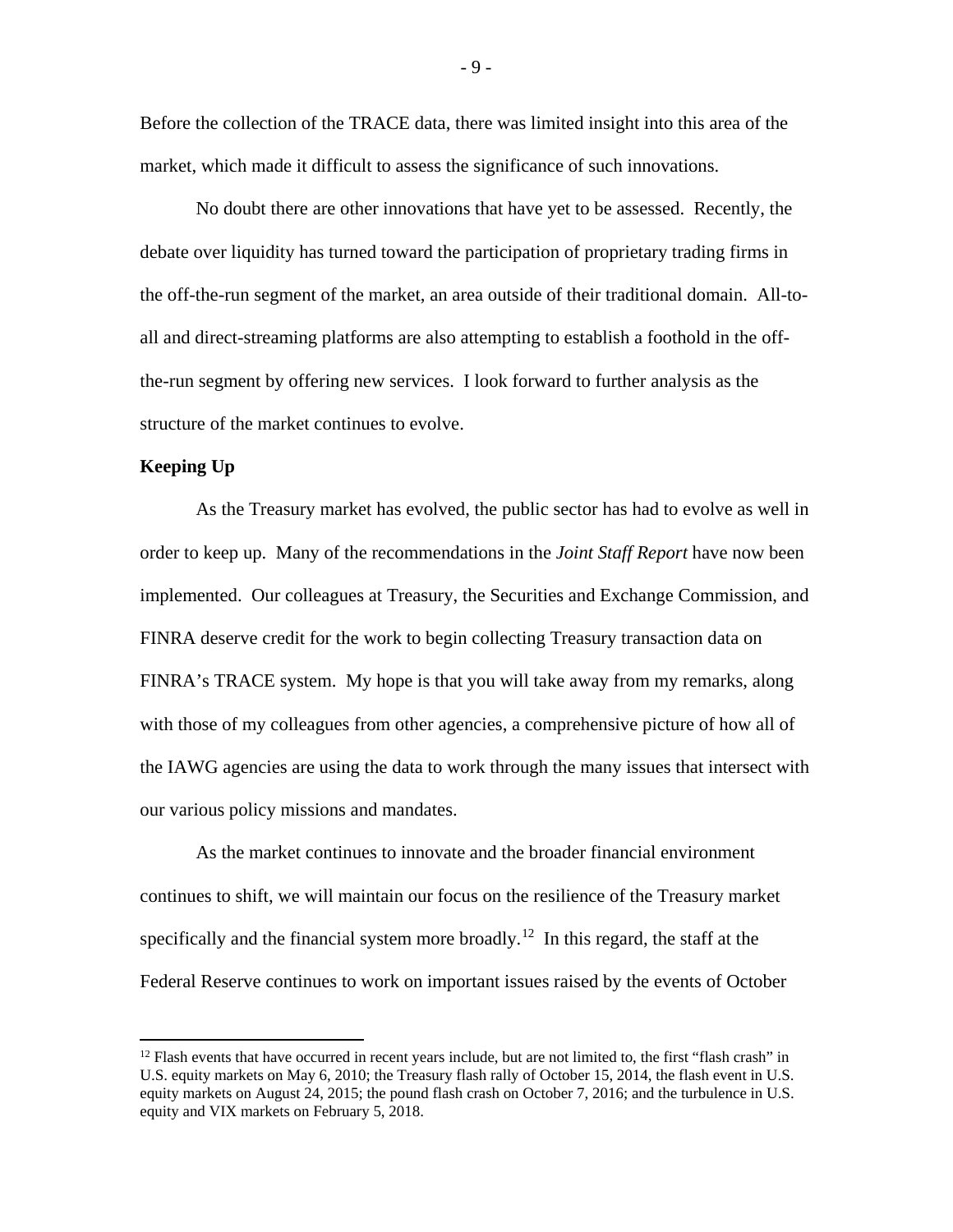15, 2014. Markets have been able to weather several episodes of short-lived market turbulence well in the past few years. But the fact that sharp market movements--some on the order of seven or eight standard deviations outside the norm--can occur even in the absence of clear news drivers remains a concern and highlights the potential risks to financial stability posed by the high-speed transmission of price and liquidity shocks across multiple markets and trading venues.

The TRACE data now allow us to monitor events when equity and bond markets move sharply. For instance, take the turbulence in equity and bond markets on February 5, 2018. While trading volumes in both the electronic IDB and DTC market segments were markedly higher than average, some metrics of liquidity, such as market depth near the top of the order book on major electronic IDB platforms, deteriorated and remained low through the week. The pattern of a spike in trading volumes followed by a persistent decline in market depth has been characteristic of three recent market turmoil episodes: (1) the Treasury flash rally on October 15, 2014; (2) the flash crash in the British pound on October 7, 2016; and (3) the spike in the VIX on February 5, 2018.<sup>[13](#page-10-0)</sup> Figure 6 shows this pattern for February 5, 2018. These seemingly contradictory dynamics are easier to reconcile if the prevalent role played by high-speed electronic trading in the Treasury market is taken into account, particularly under stressed conditions. As previously noted in the *Joint Staff Report,* high-speed market makers are able to manage perceived risks from sudden adverse price moves by greatly reducing the sizes of orders placed on electronic execution venues while, at the same time, increasing order placement rates as

<span id="page-10-0"></span><sup>&</sup>lt;sup>13</sup> See also Ernst Schaumburg and Ron Yang (2015), "Liquidity during Flash Events," Federal Reserve Bank of New York, *Liberty Street Economics* (blog), August 18, [https://libertystreeteconomics.newyorkfed.org/2015/08/liquidity-during-flash-events.html.](https://libertystreeteconomics.newyorkfed.org/2015/08/liquidity-during-flash-events.html)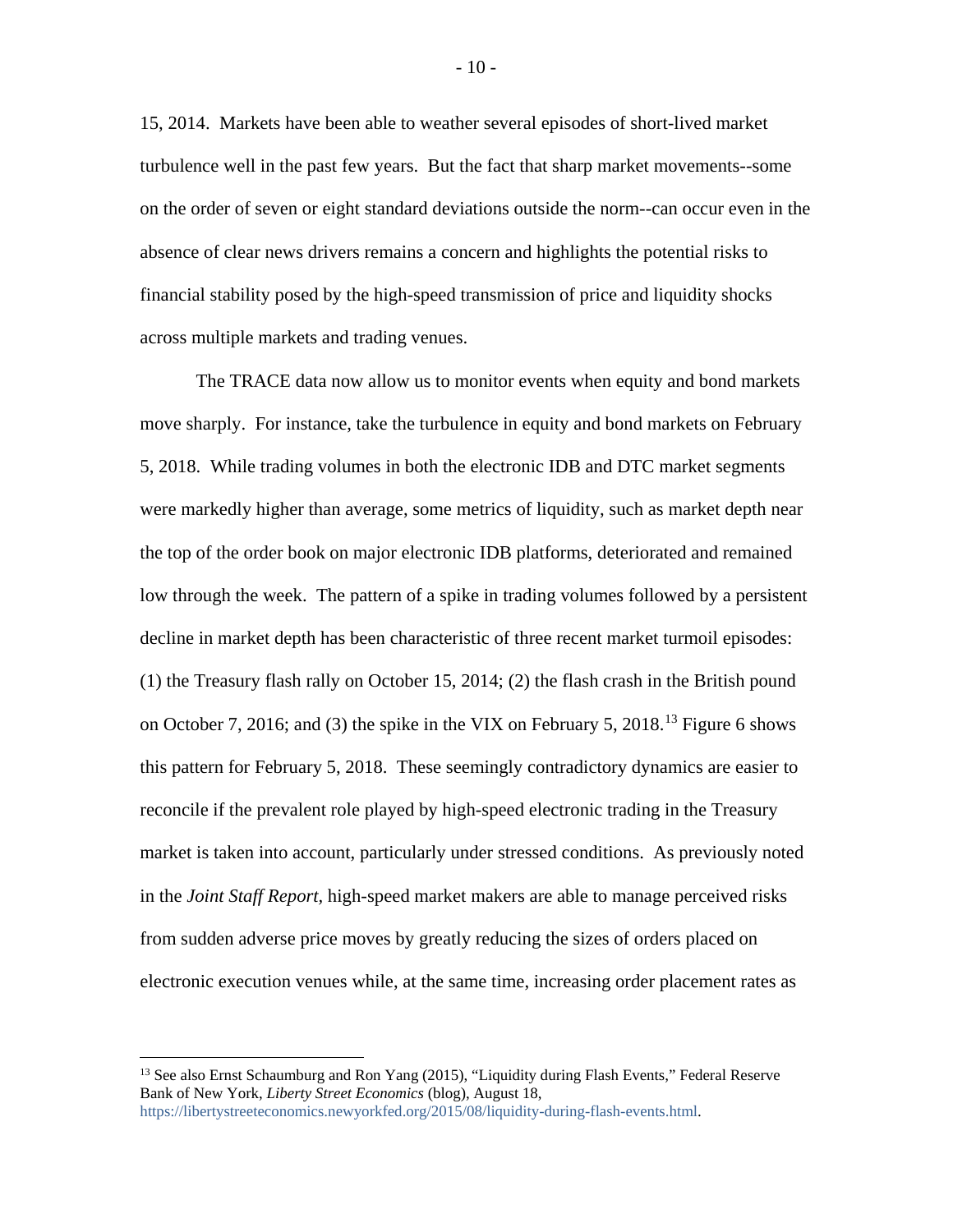much as needed to accommodate increased trading volumes without the need to widen bid-ask spreads.

That said, the ability of high-speed market makers to nearly simultaneously adjust liquidity provision across multiple closely linked markets can create potential challenges for large institutional investors seeking to reliably aggregate posted liquidity among otherwise distinct trading venues.<sup>[14](#page-11-0)</sup> The dynamic nature of liquidity provision by highspeed market makers makes static measures of liquidity, such as posted bid-ask spreads and market depth, less useful. For the purposes of improving our assessment of financial stability, it is therefore necessary to look for alternative ways of gauging liquidity and transaction costs in these markets. For example, measures such as implementation shortfall aim to account directly for the difference between the original decision price and the final execution price for a trade split into multiple smaller transactions.<sup>[15](#page-11-1)</sup> As IAWG staff members continue to refine the TRACE data to assess market resilience more accurately in light of changes in structure and speed, it will be important to incorporate alternative measures of liquidity and transaction costs.

Separately, the increased role of managed funds is also having an effect on the Treasury market. TRACE data can help us keep up with that development as well. As in other asset classes, 3 p.m. has become an important liquidity point during the trading day for Treasury securities. There is a regular spike in trading activity around 3 p.m., as can be seen in figure 7, which depicts average trading volumes across five-minute intervals.

<span id="page-11-0"></span><sup>&</sup>lt;sup>14</sup> See Dobrislav Dobrev and Ernst Schaumburg (2015), "The Liquidity Mirage," Federal Reserve Bank of New York, *Liberty Street Economics* (blog), October 9,

[https://libertystreeteconomics.newyorkfed.org/2015/10/the-liquidity-mirage-.html.](https://libertystreeteconomics.newyorkfed.org/2015/10/the-liquidity-mirage-.html)

<span id="page-11-1"></span><sup>15</sup> See Bank for International Settlements, Markets Committee (2018), *Monitoring of Fast-Paced Electronic Markets* (Basel, Switzerland: BIS, September), [https://www.bis.org/publ/mktc10.pdf.](https://www.bis.org/publ/mktc10.pdf)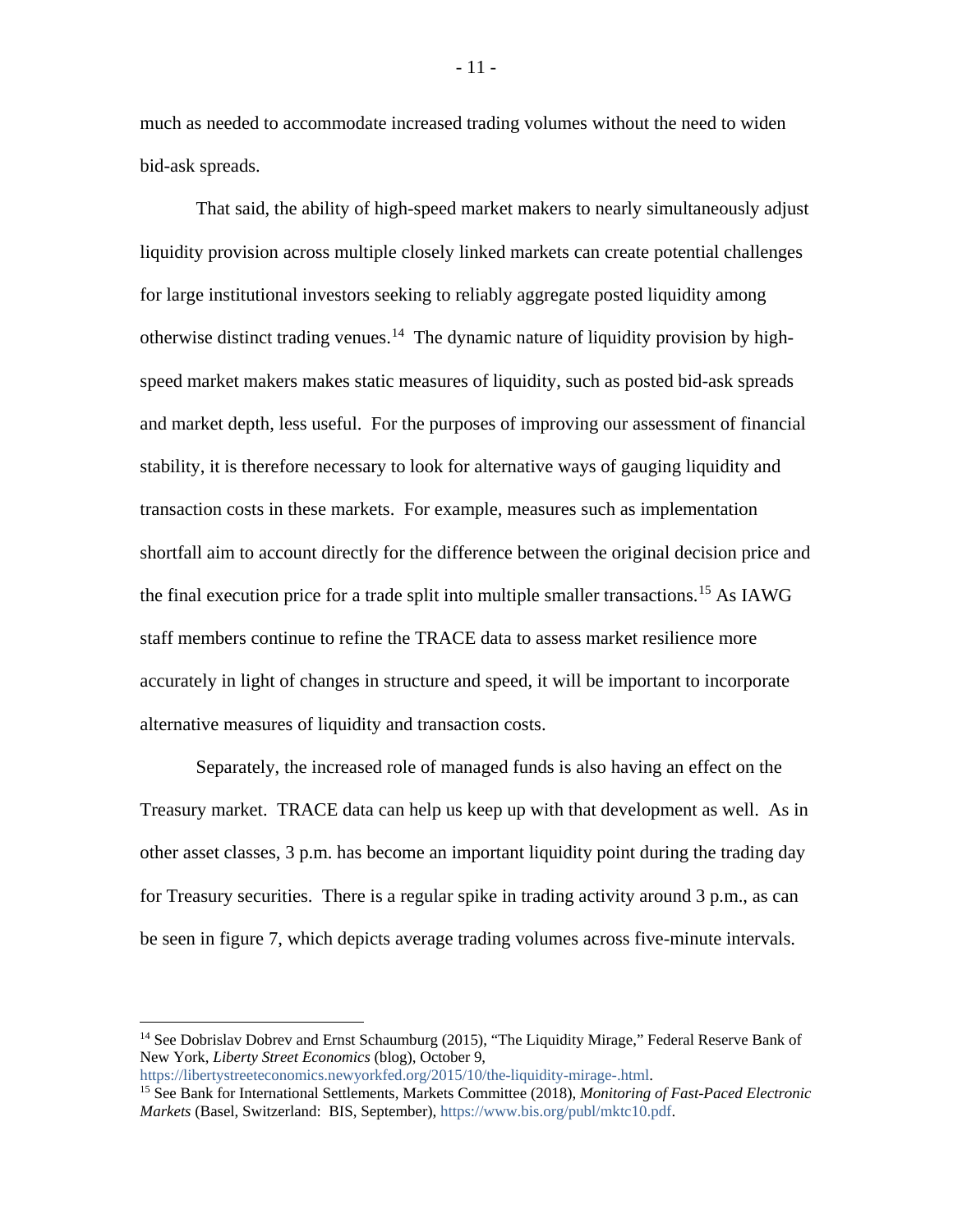Federal Reserve staff analysis reveals that the 3 p.m. spike in trading volumes tends to be fairly evenly divided between the DTC and IDB market segments, suggesting that both dealers and proprietary trading firms play an important role during this narrow window of activity. In the DTC market, the increase around 3 p.m. would be consistent with trading related to mutual fund daily and end-of-month portfolio rebalancing. In the electronic IDB market, the increase around 3 p.m. would be consistent with the increased role of proprietary trading firms in intraday intermediation and the possible closeout of positions toward the end of the main part of the trading day. From a market resilience perspective, it would be valuable to analyze these systematic intraday spikes in trading volumes, particularly as they may influence price formation and liquidity provision in the Treasury market.

The large spike in flows toward the end of the trading day points to a financial stability consideration that is worth flagging. The Treasury Market Practices Group (TMPG) has done valuable work in mapping out clearing and settlement patterns in the Treasury market. One issue that this analysis highlights is the currently limited potential for same day, or T+0, settlement on transactions conducted near the end of the day. The flash events we have seen in the Treasury market so far have occurred early enough in the day to allow time for prices to recover before market close, and they have not been accompanied by any participant's failure to perform, let alone a major participant, platform, or exchange.

As the TMPG's work shows, most transactions in the Treasury market settle the next day, or T+1. As can be seen in figure 8, Federal Reserve staff analysis based on the transactions recorded in TRACE shows that same-day settlement volumes, on average,

- 12 -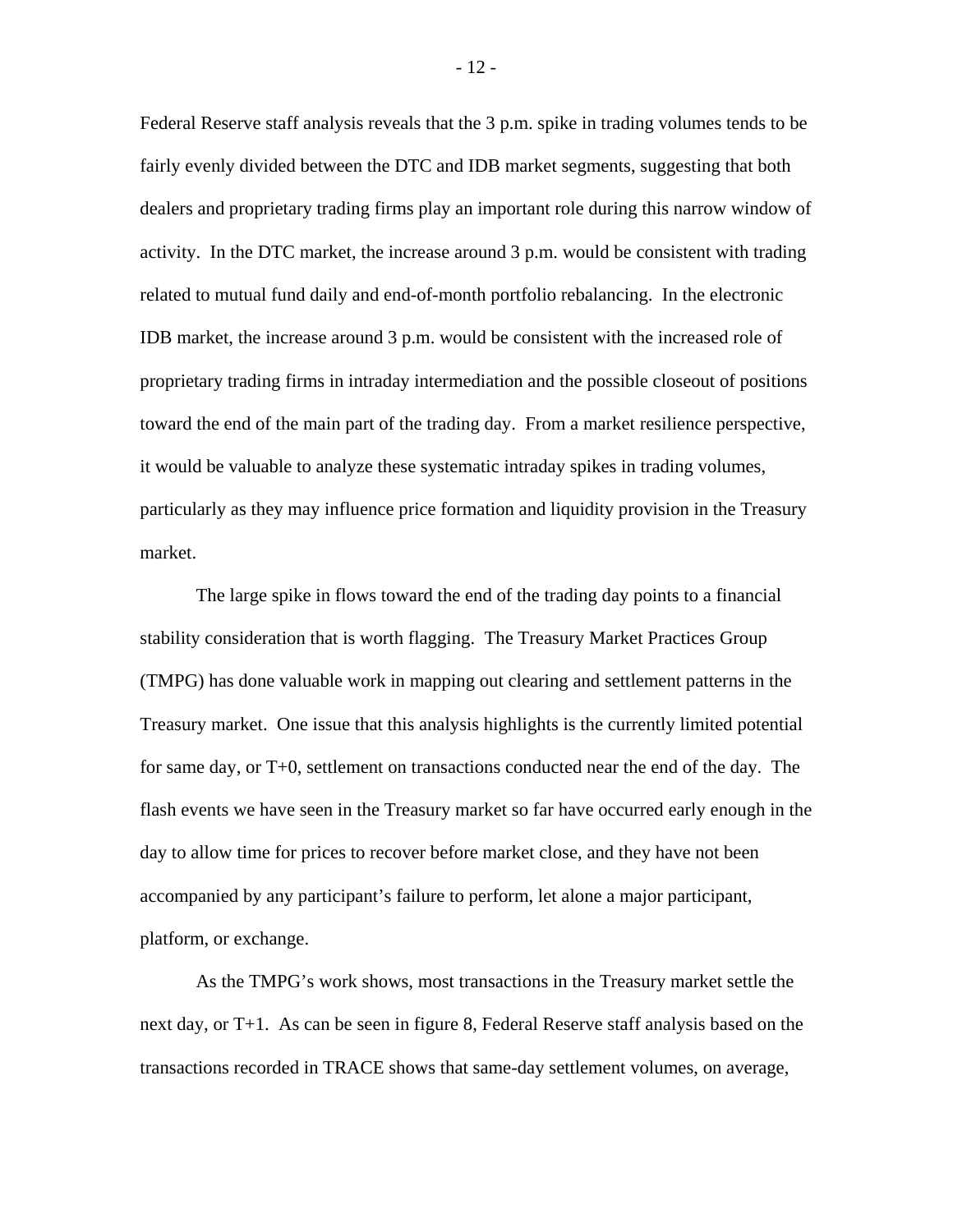represent only about 4 percent of total daily volume, with the rest concentrated primarily on one-day settlement. Same-day settlement volumes since the inception of TRACE have never exceeded roughly 10 percent of the daily total. Fortunately, we have not recently observed a large liquidation of Treasury holdings for cash at the end of the same day. But we cannot rule out that this will always be the case. It is not clear from the TRACE data whether the market could accommodate a large sale of Treasury securities later in the day, perhaps associated with a need to raise cash quickly to settle outstanding positions, without causing a substantial move in prices. It will be important to follow closely how the market evolves in light of the potential risks and resilience issues identified in the recent TMPG white paper on clearing and settlement in the secondary market for U.S. Treasury securities.<sup>[16](#page-13-0)</sup>

Before I conclude, let me discuss one other step the Board is planning to take to help us keep up with the changing nature of markets. The TRACE data are indispensable in the IAWG's ability to track and understand this market. However, FINRA's collections are limited only to its members. The Federal Reserve is close to finalizing an agreement with FINRA to act as our agent in expanding the collection of Treasury transactions to key banks that are also active in this market. In addition, in light of recent changes in the market, the Board has decided to issue a notice of proposed rulemaking to seek public comment on collecting agency mortgage-backed securities (MBS) and debt transactions as well. This collection will help round out the IAWG's view of these

- 13 -

<span id="page-13-0"></span><sup>&</sup>lt;sup>16</sup> See Treasury Market Practices Group (2018), "White Paper on Clearing and Settlement in the Secondary Market for U.S. Treasury Securities," consultative white paper (New York: TMPG, July), [https://www.newyorkfed.org/medialibrary/Microsites/tmpg/files/CS-DraftPaper-071218.pdf;](https://www.newyorkfed.org/medialibrary/Microsites/tmpg/files/CS-DraftPaper-071218.pdf) and Treasury Market Practices Group (2018), *[Clearing and Settlement in the Secondary Market for U.S. Treasury](https://www.newyorkfed.org/medialibrary/Microsites/tmpg/files/CS-Maps-071218.pdf)  [Securities: Trade Flow Mapping,](https://www.newyorkfed.org/medialibrary/Microsites/tmpg/files/CS-Maps-071218.pdf)* consultative report (New York: TMPG, July), [https://www.newyorkfed.org/medialibrary/Microsites/tmpg/files/CS-Maps-071218.pdf.](https://www.newyorkfed.org/medialibrary/Microsites/tmpg/files/CS-Maps-071218.pdf)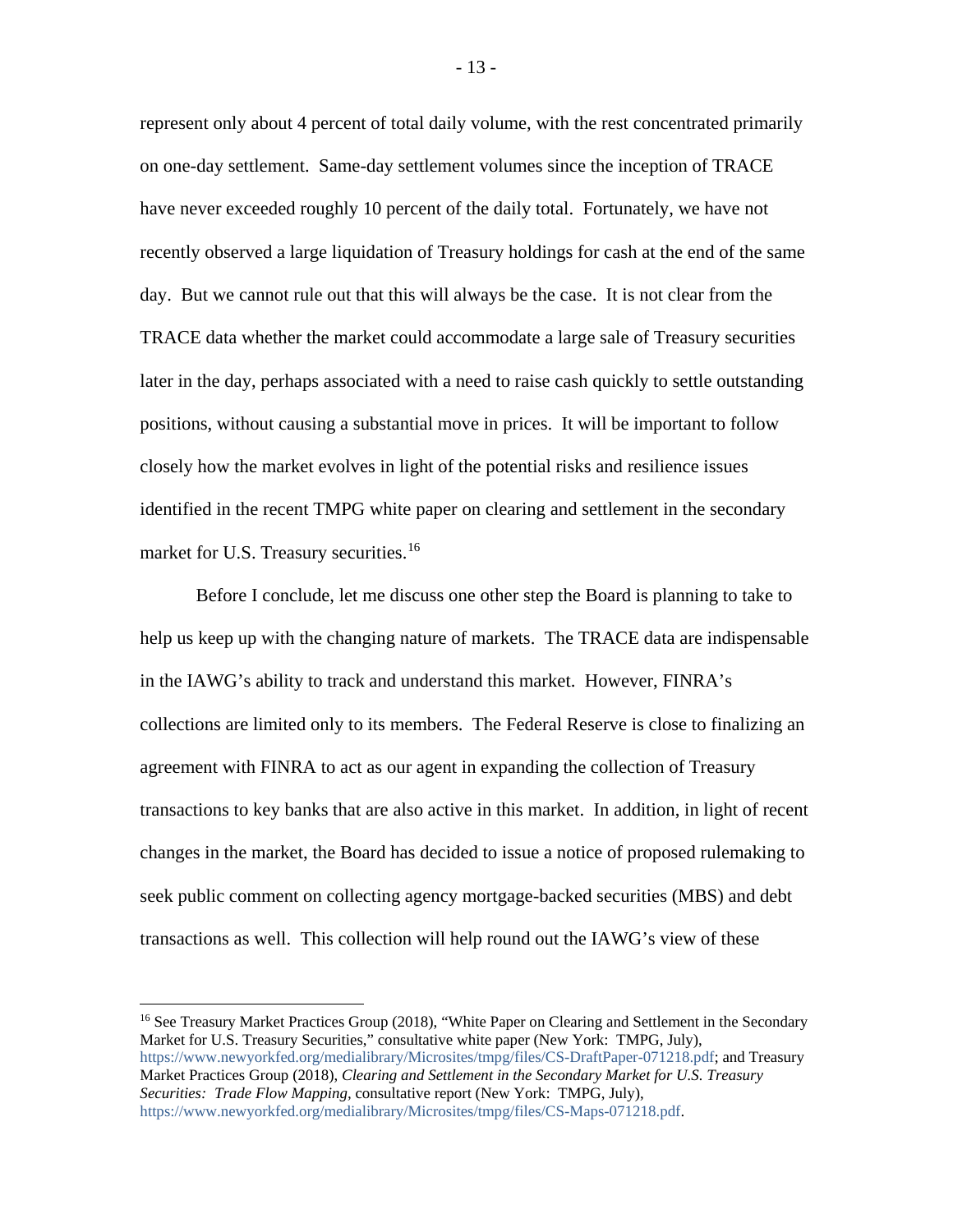markets and ensure continuous coverage in circumstances where trading moves between the bank and the broker-dealer within a firm. It is important that reporting thresholds be appropriately tailored to avoid imposing undue burden on smaller firms, and we will be particularly attentive to public comments on this matter.

I see important potential benefits of transparency under appropriate circumstances. The Treasury Department is currently considering these issues, and we would seek to harmonize our approach with any future decisions by the Treasury Department and the IAWG in making Treasury transactions data available to the public. Our expectation is also that Federal Reserve policy would be harmonized with FINRA's practices in making anonymized agency MBS and debt transactions publicly available, taking into account what we learn from the comment process.

#### **Conclusion**

In sum, we recognize it is vitally important for the Federal Reserve and other agencies to keep up with the rapid changes we are seeing in the Treasury market. The Treasury market is a cornerstone of the global financial system: Treasury securities are used to finance the federal government, represent a store of value for investors and households alike, and serve as the primary reserve asset for the global financial system. The Treasury market is also vital to the Federal Reserve: It is central to the transmission of our monetary policy, provides key signals on market expectations for inflation and future interest rates, and is a key source of high-quality liquid assets for the banking system. Given the centrality of the Treasury market, it is all the more notable that access to data on Treasury market transactions on par with those available for futures, equity, and corporate bond markets is a very recent development. The recent collection of these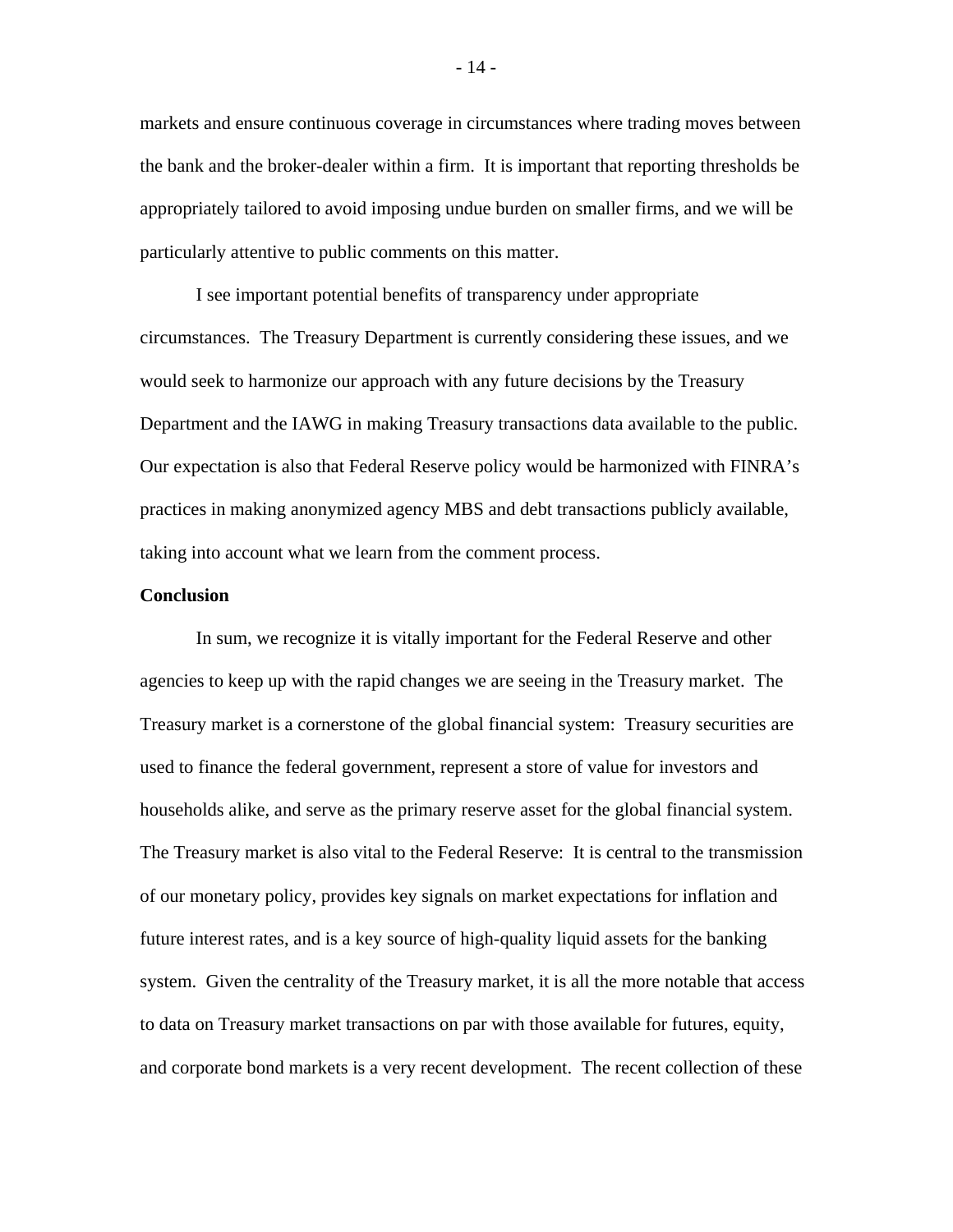data has provided crucial insights into the resilience and structure of the Treasury market. Recognizing that the market will continue to evolve, we are committed to doing our part to make sure the scope of our data and their availability evolve commensurately.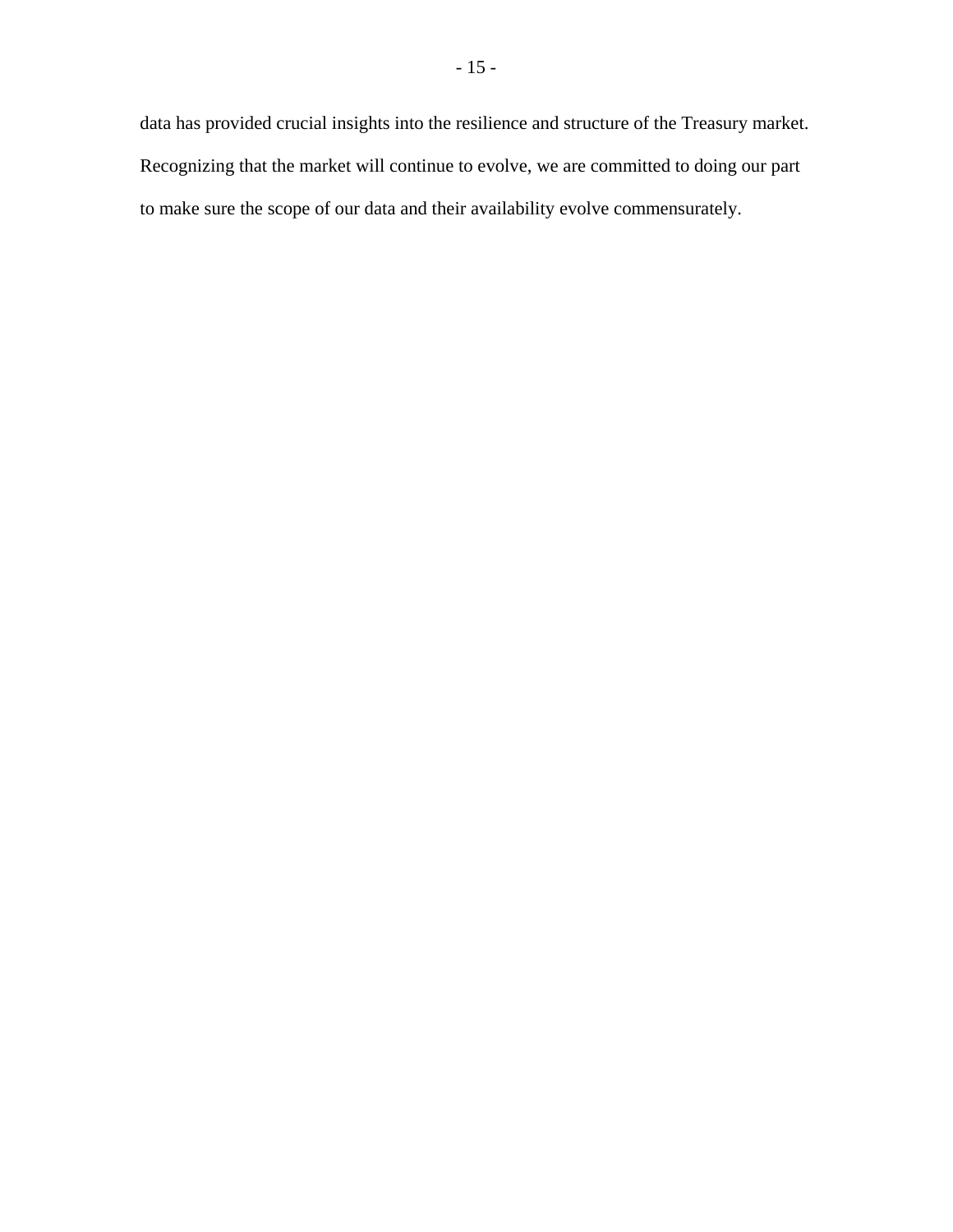# The Structure of the Treasury Market: What Are We Learning?

# Lael Brainard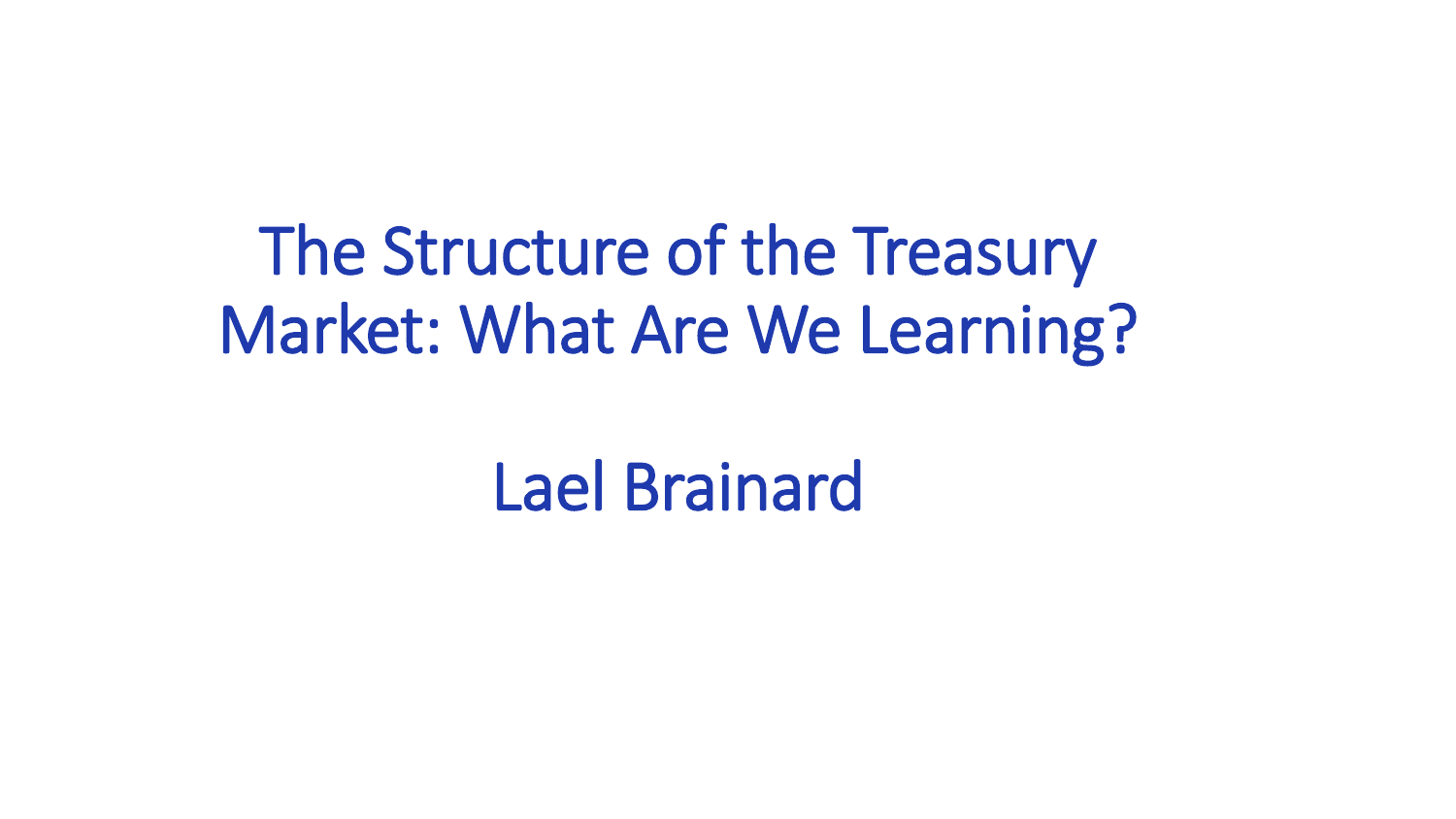### Figure 1 Daily Volume for On-the-Run and Seasoned Securities by Security Type

| On-the-Run / Off-the-     | <b>Coupons</b> | <b>Bills</b> | <b>TIPS</b> | <b>FRNs</b> |
|---------------------------|----------------|--------------|-------------|-------------|
| <b>Run Split</b>          | \$ billion     | \$ billion   | \$ billion  | \$ billion  |
| On-the-Run                | 362            | 25           | 7.0         | 0.5         |
| <b>First Off-the-Run</b>  | 31             | 8.3          | 1.2         | 0.1         |
| <b>Second Off-the-Run</b> | 7.7            | 7.6          | 0.0         | 0.0         |
| Deep Off-the-Run          | 64             | 28           | 5.5         | 0.9         |

Note: TIPS is Treasury Inflation-Protected Securities; FRNs is Floating Rate Notes.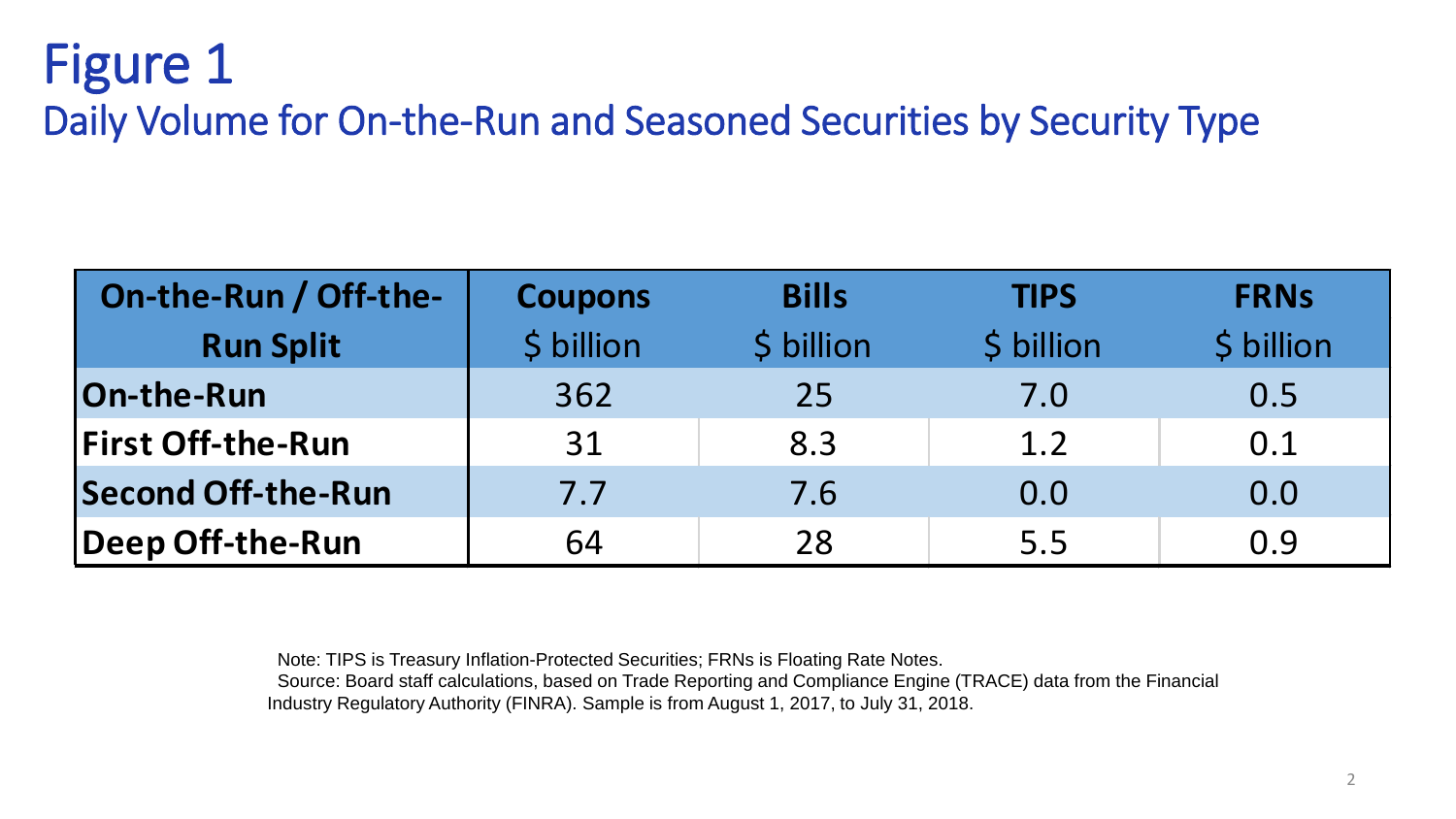### Figure 2 Share of Trading Activity for All Securities by Participant Type

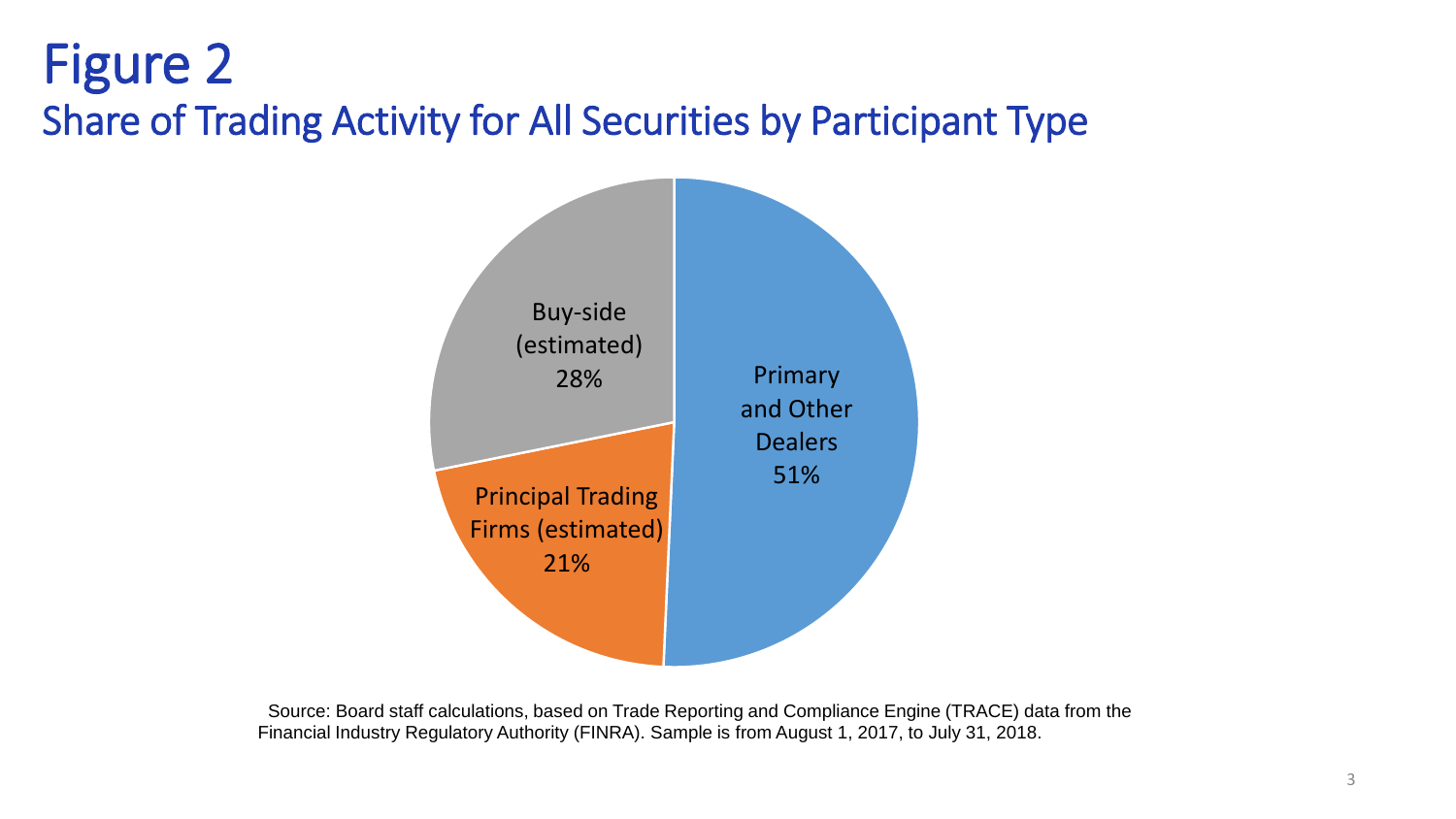### Figure 3 Share of Volume for Bills by Venue

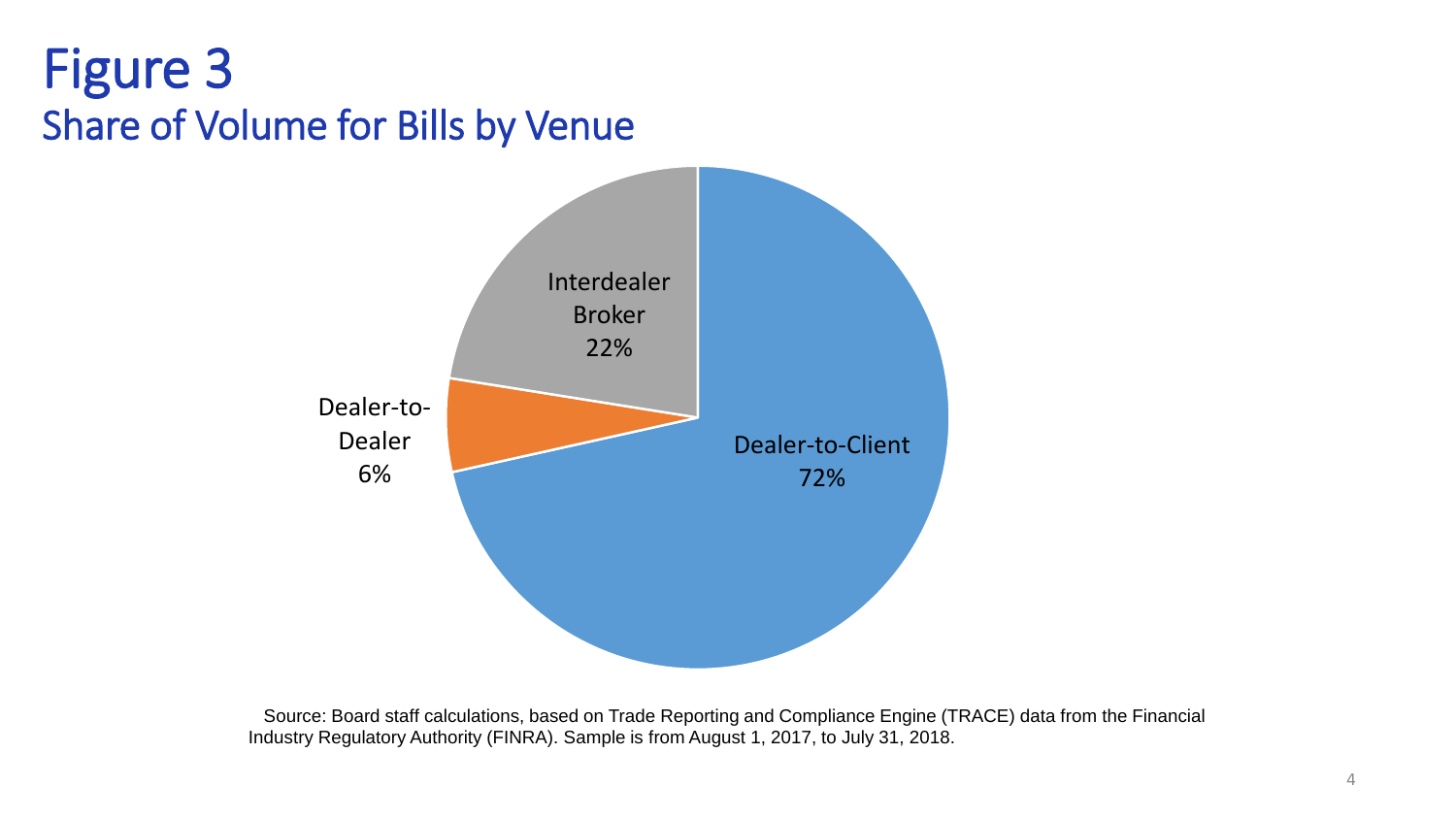## Figure 4

Average Intraday Volume on Economic Announcement Days (NFP, GDP, CPI)



Note: NFP is Non-Farms Payroll data release; GDP is gross domestic product data release; CPI is Consumer Price Index data release. Key identifies regions in order from bottom to top.

5 Source: Board staff calculations, based on Trade Reporting and Compliance Engine (TRACE) data from the Financial Industry Regulatory Authority (FINRA). Sample is from August 1, 2017, to July 31, 2018. Volumes are averaged over five-minute intervals.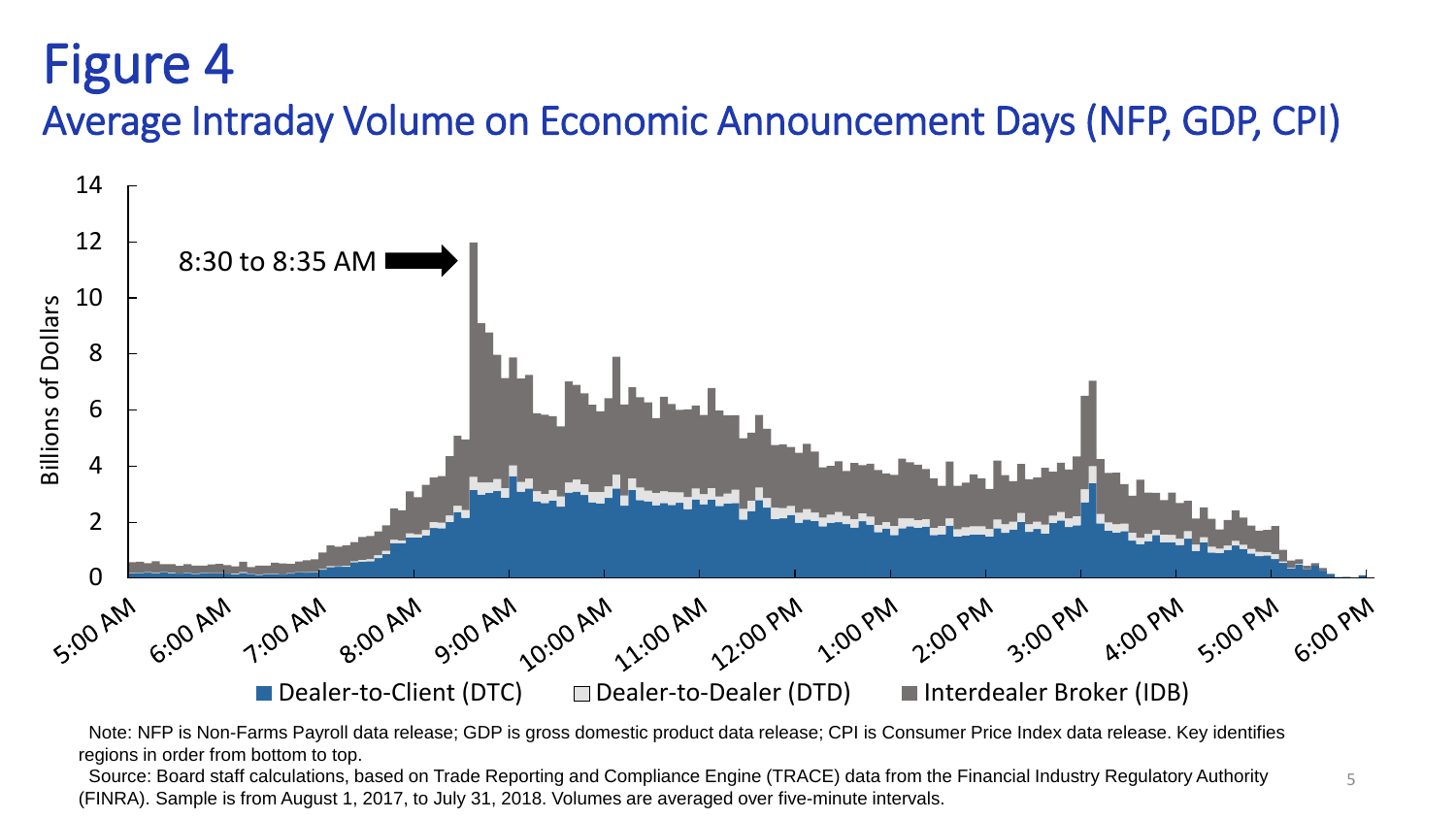## Figure 5 Share of Total Average Intraday TIPS Volume in IDB Venue



Note: TIPS is Treasury Inflation-Protected Securities; IDB is Interdealer Broker. Given the narrow scope of this sample of data, the y-axis is left intentionally blank to ensure anonymity in the data.

Source: Board staff calculations, based on Trade Reporting and Compliance Engine (TRACE) data from the Financial Industry Regulatory Authority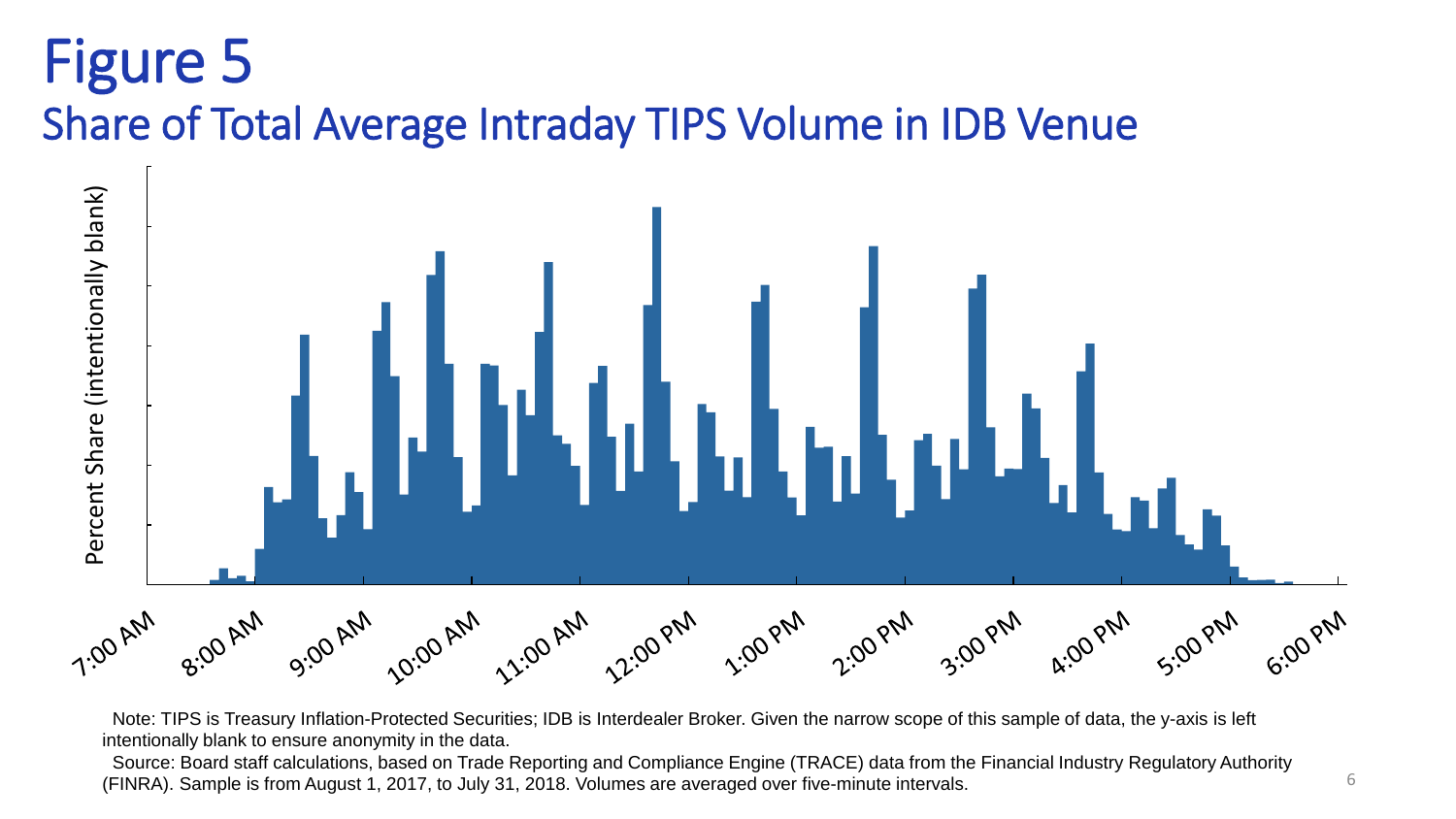## Figure 6

#### February 2-7, 2018, Intraday Market Depth and Volume



Source: Board staff calculations, based on Trade Reporting and Compliance Engine (TRACE) data from the Financial Industry Regulatory Authority (FINRA); Brokertec. Volumes are over five-minute intervals.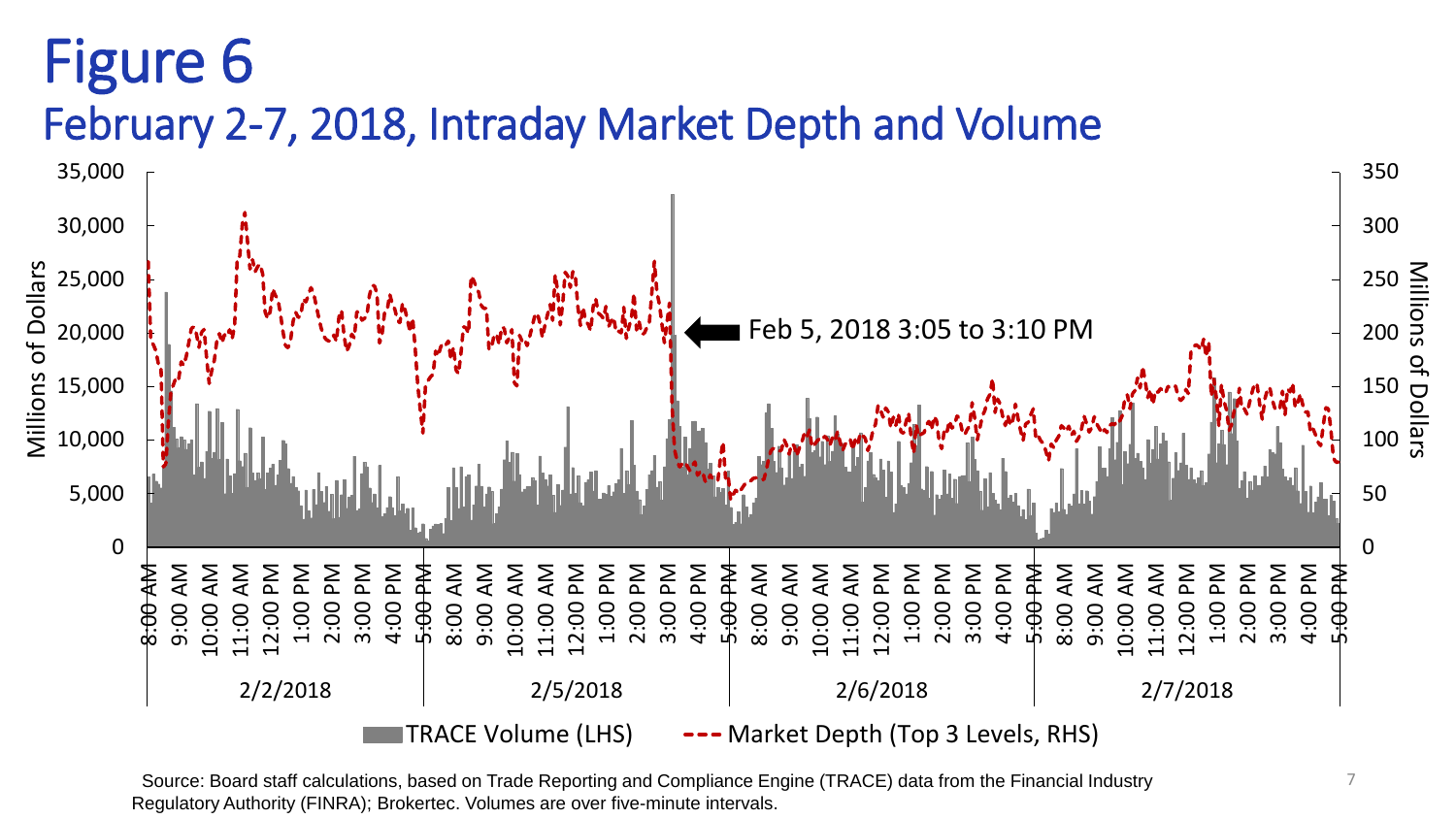### Figure 7 Average Intraday Volume per Five-Minute Interval



Note: Key identifies regions in order from bottom to top.

Source: Board staff calculations, based on Trade Reporting and Compliance Engine (TRACE) data from the Financial Industry Regulatory Authority (FINRA). Sample is from August 1, 2017, to July 31, 2018. Volumes are averaged over five-minute intervals.

8